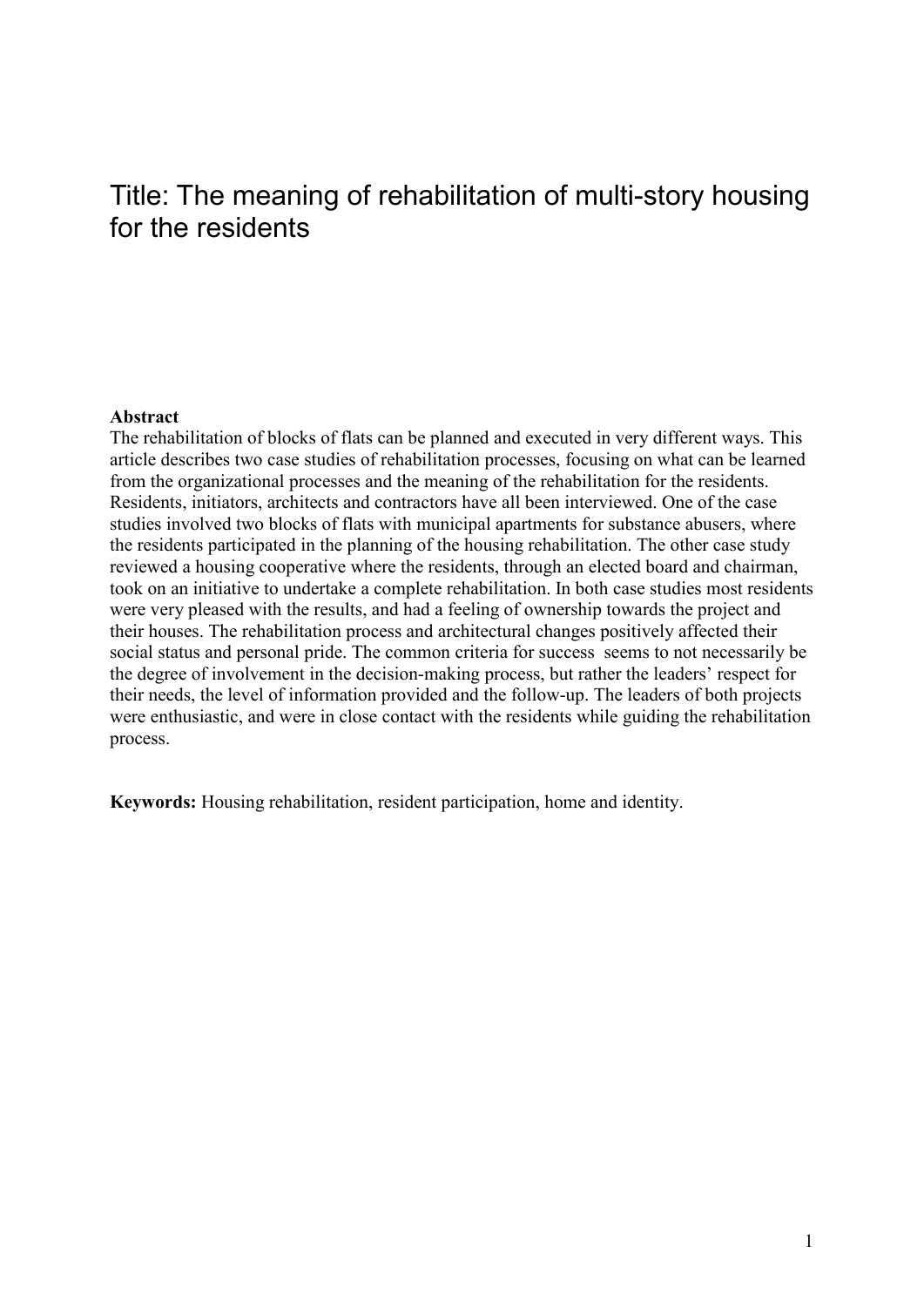# *Introduction*

This article describes two different case study examples of multi –storey, 60's and 70's housing rehabilitation<sup>[1](#page-0-0)</sup> in small cities within Norway. The two groups of residents were different, the scopes and focuses of the rehabilitation projects were different, and the starting point and initiatives were correspondingly unequal. Still, both case studies highlighted important questions regarding the meaning the rehabilitation of housing may have for the residents. This article aims to explore:

- the meaning of resident participation in housing rehabilitation processes for the residents,
- and the significance of architectural changes for the residents' self-perception and life situation.

Housing is both a basis and a premise for participation in other arenas of life. Work, social integration, health and opportunities to develop and maintain social relationships are affected by an individuals housing situation (Dyb, Solheim & Ytrehus, 2004). Housing quality therefore crucially affects many aspects of a person's life. Housing influences self-perception and quality of life. Therefore, rehabilitation of multi-storey housing is not only about physical changes. Resident participation is another aspect that influences the individual's perception of the housing rehabilitation process. Leung (2005) states that the success of resident participation depends upon impetus, politics, resources, and values.

This article starts with a contextual overview of Norwegian housing, followed by theories on resident participation, and then reflects on the meaning of housing on self-perception and quality of life. The study presented is based on case study methodology, represented by two case studies, Svingen and Barkaleitet, which are shortly described. In both cases, resident participation is identified, with some mutual and some variant experiences. These experiences are discussed in relationship to the meaning of architectural changes have on self-perception and quality of life.

# The Norwegian context

According to 2008 statistics, 56% of the Norwegian population live in single-unit dwellings, 23% live in semi-detached houses, row houses or other small houses, and 21 % live in blocks of flats. The housing ownership structure is somewhat different in Norway compared to other countries in Europe. In Norway, nearly 80 % of the households are freeholders [\(www.ssb.no\)](http://www.ssb.no/). In most other European countries it is more common to rent a home.

# *Housing cooperatives*

14% of freeholders own their housing unit through a housing cooperative (most housing cooperatives are blocks of flats in cities) (www.ssb.no). "Borettslag" is the [legal entity](http://en.wikipedia.org/wiki/Juristic_person) for [housing cooperatives](http://en.wikipedia.org/wiki/Housing_cooperative) in [Norway.](http://en.wikipedia.org/wiki/Norway) The company is owned by those who live in the cooperative, the shareholders. Each share gives the right to live in the cooperative, and thus in a particular apartment (or house). A shareholder is free to sell his part, but the cooperative [statute](http://en.wikipedia.org/wiki/Statute) can give internal [first preference.](http://en.wikipedia.org/w/index.php?title=First_refusal&action=edit&redlink=1) The cooperation owns the buildings and the property, while the highest authority in the cooperative is the [annual meeting](http://en.wikipedia.org/wiki/Annual_general_meeting) for shareholders that elects the [board of directors](http://en.wikipedia.org/wiki/Board_of_directors) who are responsible for daily operations. Usually, a large share of the

<sup>&</sup>lt;sup>1</sup> SINTEF and NTNU Social Research AS in Norway received founding from the Norwegian State Housing bank to carry out a five year research project (2008-2012), ReBo, on sustainable rehabilitation of blocks of flats from the post-war period. The project has three main focus areas: 1) Municipal management and decision-making processes, 2) universal design, and 3) energy. This article is written with the main focus on the first theme.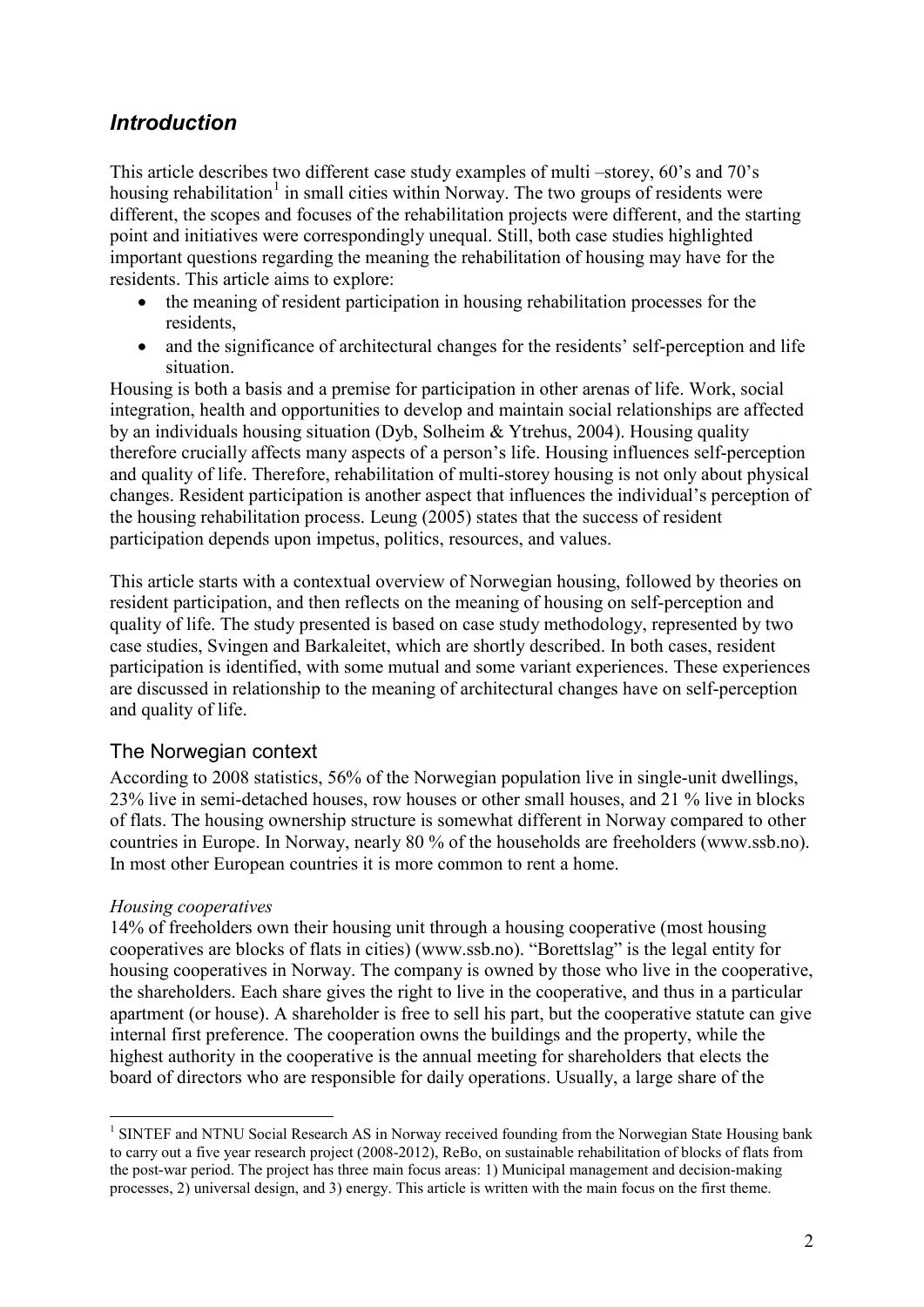[construction costs](http://en.wikipedia.org/wiki/Construction) of the property is financed through shared [debt](http://en.wikipedia.org/wiki/Debt) that is issued to the cooperative, and not to the individual. This shared debt, along with the costs to cover property management and maintenance, is charged to the shareholders as [rent.](http://en.wikipedia.org/wiki/Renting) Some cooperatives are members of a [housing association,](http://en.wikipedia.org/wiki/Housing_association) which again are members of the [Norwegian Federation of](http://en.wikipedia.org/w/index.php?title=Norwegian_Federation_of_Co-operative_Housing_Associations&action=edit&redlink=1)  [Co-operative Housing Associations.](http://en.wikipedia.org/w/index.php?title=Norwegian_Federation_of_Co-operative_Housing_Associations&action=edit&redlink=1) It is often a challenge to obtain the residents agreement to carry out rehabilitation of large housing cooperatives. In order to implement a rehabilitation plan in a housing cooperative, a decision by a 2/3 majority vote of the general meeting is required. In Norway there are many examples of how difficult it is to achieve consensus on maintenance and rehabilitation projects. Even if the investments are well considered from an economical point of view, the fear of increasing rent often stops the process and leads to building degradation in the long run.

#### *Special needs in the housing market*

People with special needs in the housing market are a compound group of people; e.g. the young, financially disadvantaged and/or other marginalised groups. The reason for their special needs are often seen as psychosocial, behavioural or financially disadvantages, impairments, health problems or problems speaking the official language (Rundskriv U-10/2002; St.meld. nr.23 2003-2004). Special needs in the housing market may also be connected to characteristics in the housing market and the housing stock. Reduced accessibility, discrimination and lacking services are characteristics that exclude individuals from the housing market. In other words, people with special needs in the housing market are not a homogeneous group. Some people need help to find a house, while others also need particular services to be able to live in the house. Only 4 % of the Norwegian housing stock is publicly owned (Hansen, 2006) and can be categorized as social housing. Public support for vulnerable groups has been given through individually directed instruments rather than provisions for subsidized housing. Public housing has been reserved for the worst off, socially as well as economically.

### *The Norwegian State Housing Bank*

The Norwegian State Housing Bank plays an important role in Norwegian housing policy. The bank has financed some 50 % of all housing built after the Second World War. It has contributed to the existing quality of housing in Norway by developing standards and specifying floor space needed for functional solutions. The criteria for Housing Bank financing was changed in 2005, in order to promote sustainable development, accessibility for all, and architectural quality, as well as to allow easier access to owner occupied housing for disadvantaged groups and young people. The Norwegian State Housing Bank also subsidizes the development of methods and models, in order to achieve quality housing.

### Resident participation

Housing development, renewal and rehabilitation processes involve discussions of resident participation. The concept is not well understood, and is generally described as a process taking place at different levels, from the possible ways to receive information, to participation in decision-making processes and/or self-determination. Resident participation has its roots in public-policy and grassroots community-organizing efforts (Leung, 2005). More than forty years ago, Arnstein (1969) described citizen participation as a ladder with eight rungs. During the 1960s, she led The Model Cities Program in the US Department. Central in the program was citizen involvement in local decision-making processes that affected them. The rungs of ladder ranged from non-participation (manipulation and therapy) at the bottom, to partnership and citizen control at the top. In between she placed informing, consultation, placation, partnership, delegated power and citizen control at the top. Arnsteins (1969) personal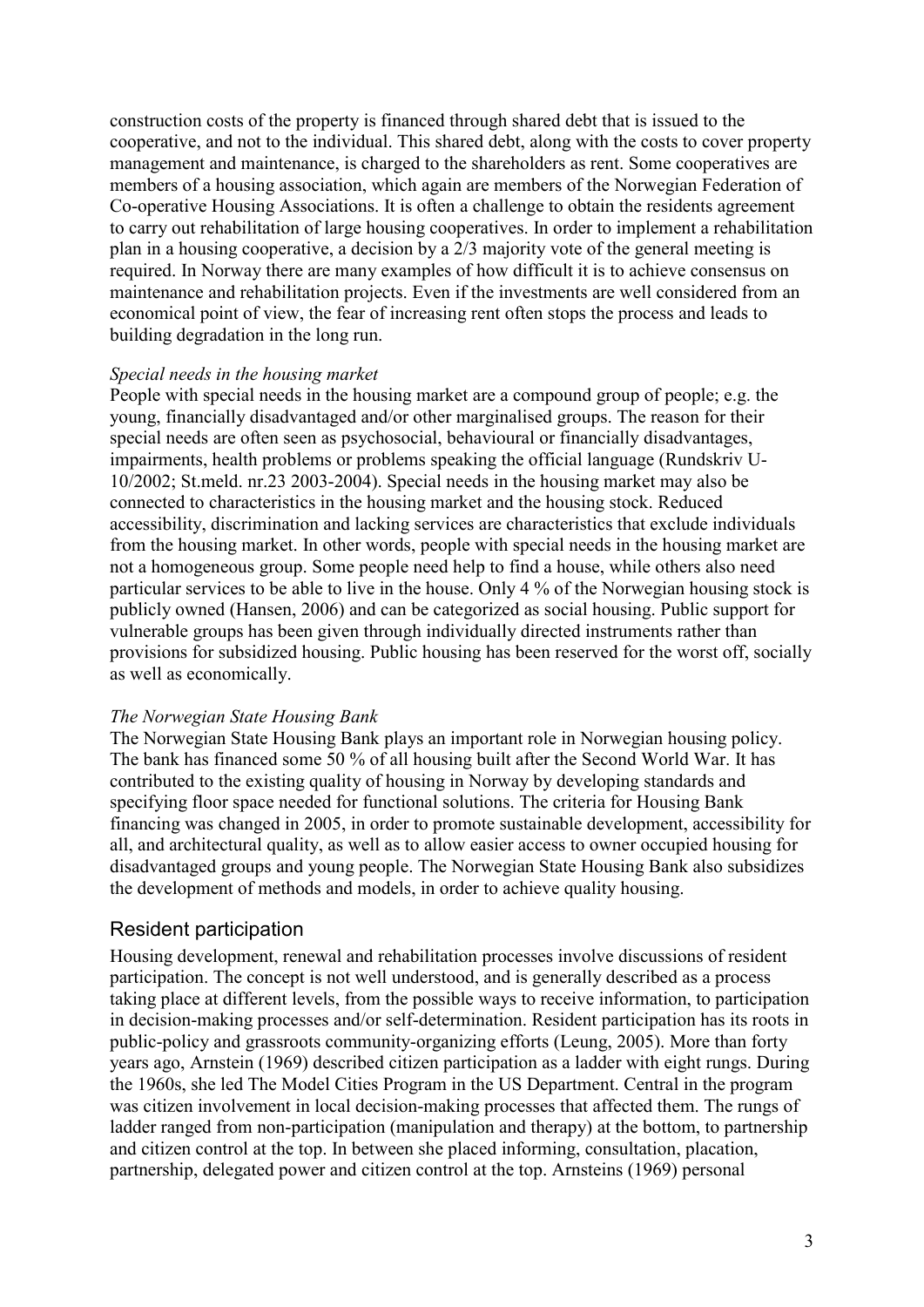commitment was to a redistribution of power from haves to have-nots, by empowering the poor and powerless.

In his report from a qualitative study of six community renewal initiatives in Australia, Wood (2002) describes the rationale for participation from the perspectives of the residents and professionals, as well as the benefits of participation. The two reasons for participation he found were the managerial and the citizenship perspective. He divided the managerial perspective in two – 'the bottom-up' and 'the top-down.' The bottom-up perspective argues that locale people are the best to identify their problems, and therefore are also the best to know what issues should be prioritized. People arguing for the top-down approach will prioritize their expert knowledge and support resident participation as long as their solutions are not interfered with. In a way the bottom-up perspective is supported by the citizenship perspective, which claims that residents should be involved because they have the right to be. The houses or the community is theirs; they live there and will continue living there after the renewal. The citizenship perspective of residential participation is, as Wood (2002) points out, connected to empowerment, because of its focus on encouraging people to take control of the decisions that directly affect their own lives. This empowering process is complex, and Somerville (1998) discusses how empowerment can be encouraged through knowledge, statute, resources, agreement and specific power transfer. He emphasises that the residents right to make their own decisions through resources, control and ownership, represents a possibility to achieve empowerment. Empowerment is not a result of achieving control, resources and ownership, but these factors are important for the individual to have the freedom to make choices, and gain empowerment.

Involvement of the resident in the planning and rehabilitation of housing is meant to acknowledge the resident's life world and experiences, and to give the resident a feeling of control over his or her physical environment. Participation is seen as central in promoting social cohesion and sustainability (Leung 2005). The process of participation can strengthen the feeling of responsibility and ownership towards the environment. Physical environments we find beautiful and comfortable, are environments that give us positive associations. Research has shown that the experience of housing environments is influenced by knowledge and feelings related to the building and/or rehabilitation phase. To involve the residents, treating them with respect and taking their opinions seriously, is important on two levels: The solutions that are chosen will be more closely aliened with the needs of the resident, who will be heard and given authority in relationship to his or her personal environment. This further strengthens the resident's positive experience of the dwelling. A rehabilitation process with residential participation is also a good opportunity to influence the social environment, and create sense of community and inclusion among the residents (Hauge & Støa, 2009; Hauge, 2009).

### *Challenges of residential participation*

Although the residents' understanding of the dwellings use and the social environment is of great value, resident participation can also be a challenge owing to the fact that they often have less understanding than architects and planners about frames and limitations, both in relationship to economy and possible accomplishments. It is often not possible to satisfy all the residents, due to differing opinions and needs. The residents have chosen their dwelling in consideration of certain economical criteria, family and work situations, and it is expected that their needs will change over time. Thus the needs they find important at one point in life, are not necessarily of the same importance during other phases or new situations. However, the opposite may also be a problem: Residents may have trouble imagining new and different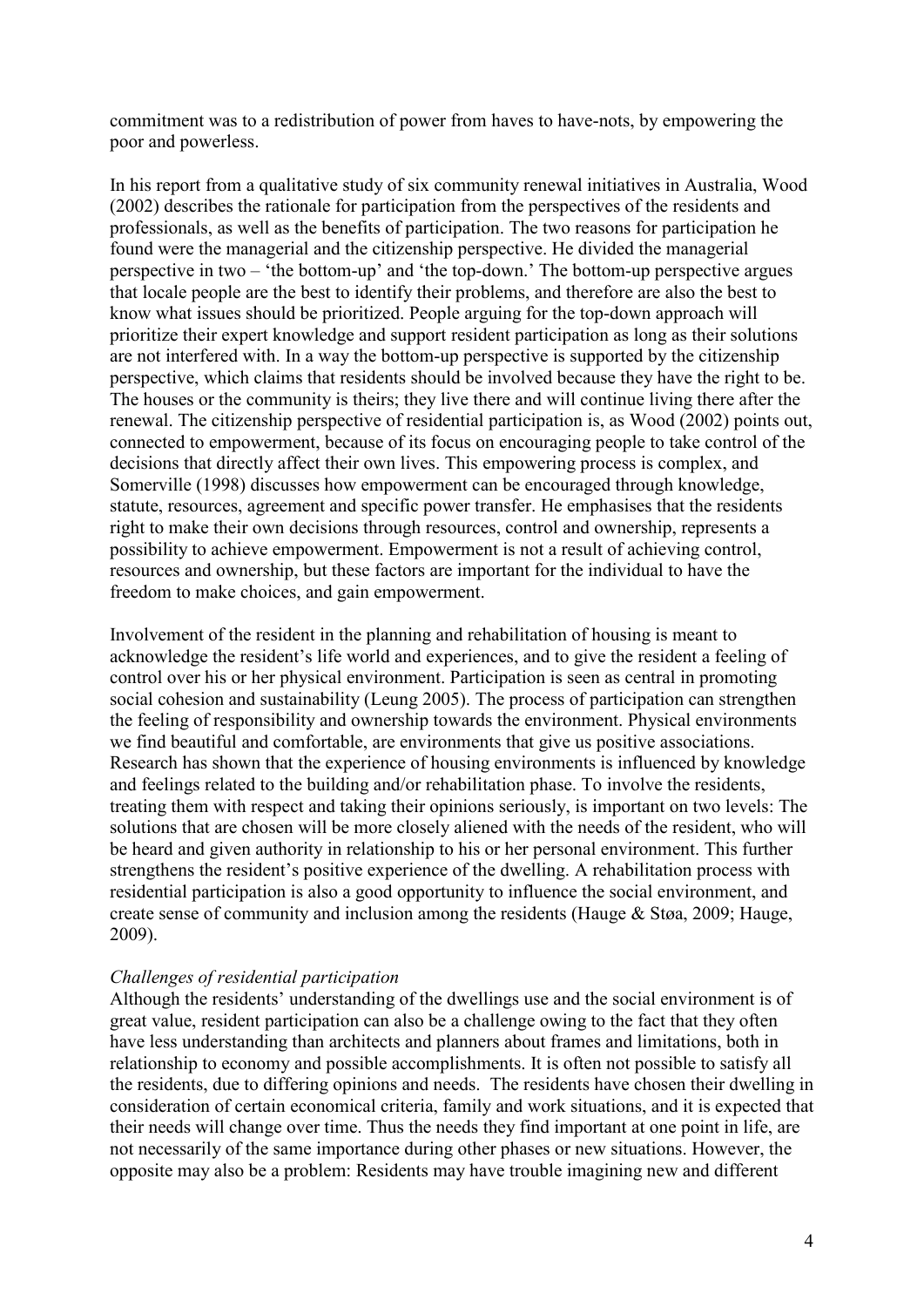architectural solutions. It is important for the planner to consider more flexible and radical solutions than the users often do (Vischer, 1985). In the programming phase, illustrations of physical solutions must be made in a way that neither limits the ideas, nor is perceived as a final solution, because without purpose, drawings can be seen as final.

Wood (2002) describes a number of barriers to participation in renewal. He found that the way professionals neglected listening to the residents and their desires, was the main cause of communication barriers in renewal projects. Benum et al. (2007) points to the fact that there will always be challenges tied to technical language and residential participation. Project leaders, engineers and architects often use many unfamiliar words and terms that are in general difficult for residents to understand. This can alienate residents involved in the process and they may feel too insecure to ask questions. Professional actors may use this to get their preferred solutions through, even though these solutions are not necessarily the residents' preferences. It is therefore important to explain rehabilitation plans in a plain language, focusing on mutual respect, and to be open and honest about the plans. Among other barriers Wood found, were the communal experiences of residents whom he described as disadvantaged. Life experiences like social stigma, unfair treatment, poverty and crime were elements within this residential group, which could make participation more challenging.

It is a well known phenomenon that experts and the laity often have differing preferences, referred to as "the gap"*.* Architects, planners and other people with education within design are often more critical and have developed another taste than people in general (Cold, Kolstad & Larssæter, 1998). Many architects and planners prefer modern buildings, while people in general often prefer a more traditional, familiar style. This may be due to how the level of knowledge creates different cognitive structures. Experts seek environments that challenge them, the untypical, while laity people more often seek environments that are familiar and typical. Awareness of the preference gap between experts and laity people is a good basis for dialog.

### *Successful resident participation*

Wood (2002) found that projects that were rooted in empowerment and citizenship had a higher engagement of resident participation. Central elements to improve participation were; starting with the local people, ensure a wider range of representation, realizing the resource implication, and monitoring if and how residents had influenced the decision process. Impetus, politics, values and resource are described by Leung (2005) as factors influencing a successful process. "Impetus" is about the residents' reasons for wanting rehabilitation, and their commitment to the project. "Politics" include types of leadership and the political environment that affects the rehabilitation. "Value" is about the project leaders' appreciation of resident participation, and the residents' real opportunity to influence the project. "Resource" includes both financial and other types of support. These four factors have internal and external conditions that influence the results. In addition, the process is dependent on bridging resources helping the external and internal factors to cooperate. Bridging resources is distinguished by trust, community organizing, strategic partnerships, organizational capacity, community planning and education. Resident participation can be implemented in different ways. Central in literature on the subject is the importance of actively listening to local people. Resident participation means that active listening has to be a part of the renewal plans, and this requires resources and time.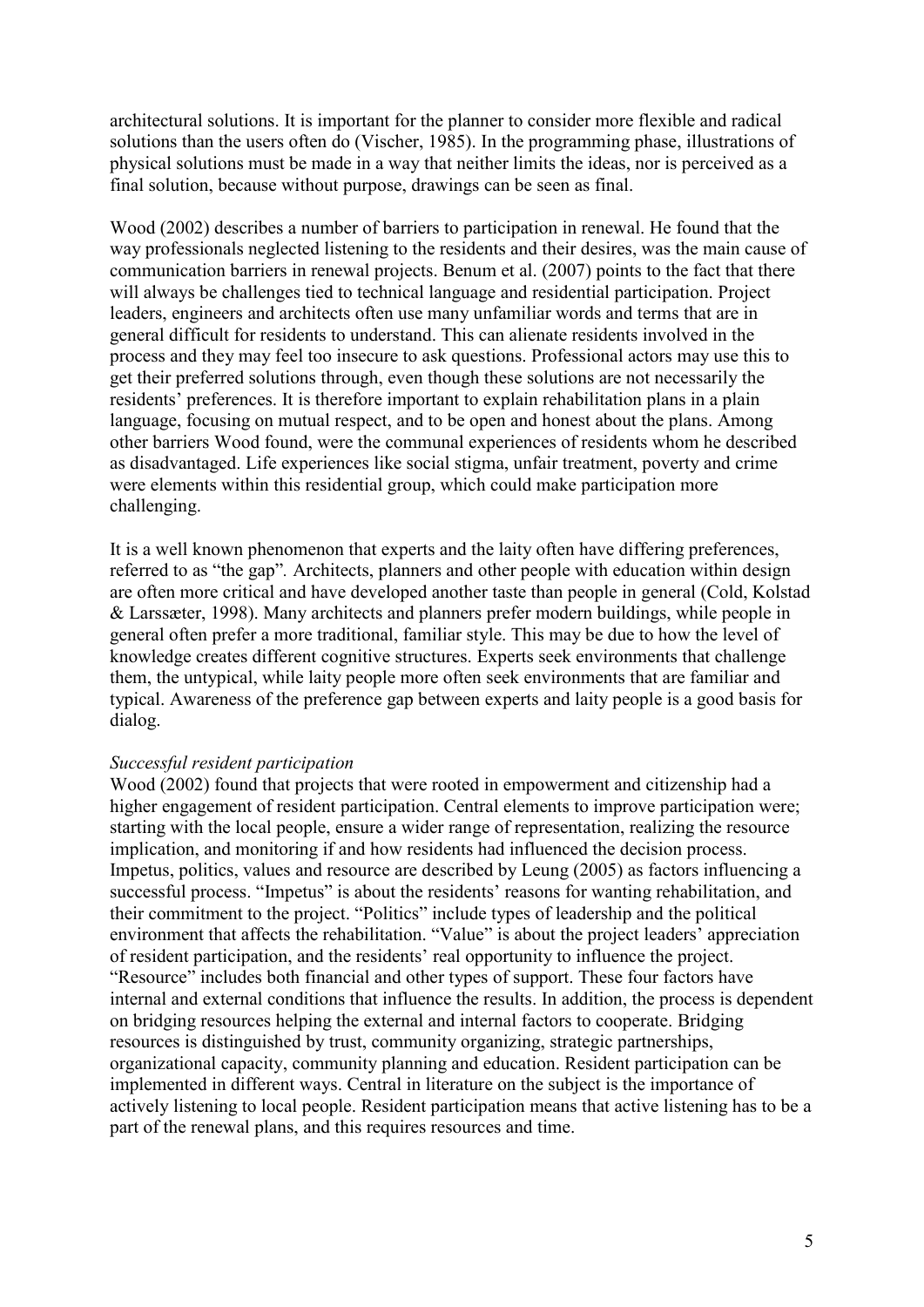# The meaning of housing for self-perception and life quality

Buildings are physical structures laden with meanings and associations. The building, both in itself and through location, liberates associations and memories. *"The house derives meaning from its setting as well as its own characteristics. Feelings about the house will be influenced by the perceived physical and social environment outside the front door"* (Clapham, 2005: 155). Housing and environments liberate the associations we make, in an attempt to understand the people and situations of everyday life. Residents are often judged on the basis of visual clues that are interpreted as signs of identity by others (Gullestad, 2002). People often associate beautiful environments with important people, and furthermore read environments as statements about the significance or value of people, institutions and organizations (Gifford, 2002; Sadalla & Sheets, 1993). People draw obvious conclusions about the wealth and social class of residents according to where they live (Lindstrom, 1997, Gifford, 2002). Neighbourhoods may increasingly differentiate among people, and may be important in establishing the lifestyle and identity of those who inhabit them. Based on qualitative interviews, Gram-Hanssen & Beck-Danielsen (2004) have shown how people associated specific residential neighbourhoods with different symbolic values. These values reflected social structures, and influenced the residents' choice of home. Hauge & Kolstad (2007) interviewed 18 residents in high-priced and low-priced neighbourhoods, and found that the residents experienced their dwelling and neighbourhood as a provider of information about their personality, tastes, interests, phase of life, social status, and relationships. Younger to middle-aged residents were more aware of the communicative aspect of their environments than older residents. Not only locations, but also building exteriors are found to release specific associations. Building materials are shown to provide associations to people about the personality and characteristics of the residents (Sadalla & Sheets, 1993). Photos of houses in different architectural styles are associated with different levels of friendliness among the residents (Nasar, 1989). In addition, identical buildings assigned different labels will elicit different opinions; an apartment said to be public housing provokes less favourable reactions than the same apartment said to be a private condominium (Nasar & Julian, 1985). Interior styles are also associated with different social attributes, and the respondents' judgements are surprisingly similar (Wilson & Mackenzie, 2000). Surroundings and personal belongings say something about people, even within restricted choices of objects or surroundings. This means that people are able to control processes of communication of identity to varying degrees. It is impossible to stop others from interpreting information through physical clues, the associations created by buildings do not only tell us who other people are, but also who we are. *"The spatial world in which we live tells us who we are. We find our self within it, we respond to it and it reacts to us. By manipulating it we affirm our identity"* (Robinson, 2006: 23).

Robinson (2006) writes about architecture as a "cultural medium" and how buildings can activate different mental schemas used to understand the world. Associations drawn from the built environment may be seen as "schema" in social psychology; mental structures representing different aspects of the world, such as situations, people, or groups of people (Lee, 2003; Myers, 2002). These schemas have to be learnt within a culture. People use schemas to organize knowledge about different aspects of life, providing frameworks for future understanding. This approach represents both a necessary human simplification of the information processing, and also creates the potential risk for misunderstandings and prejudices. Lee (2003: 33) states that *"the built environment is more or less isomorphic with the social system that is developed within it. Also because no human environment of any consequence can be perceived as a physical object in isolation from its social implications and behavioural activity patterns."*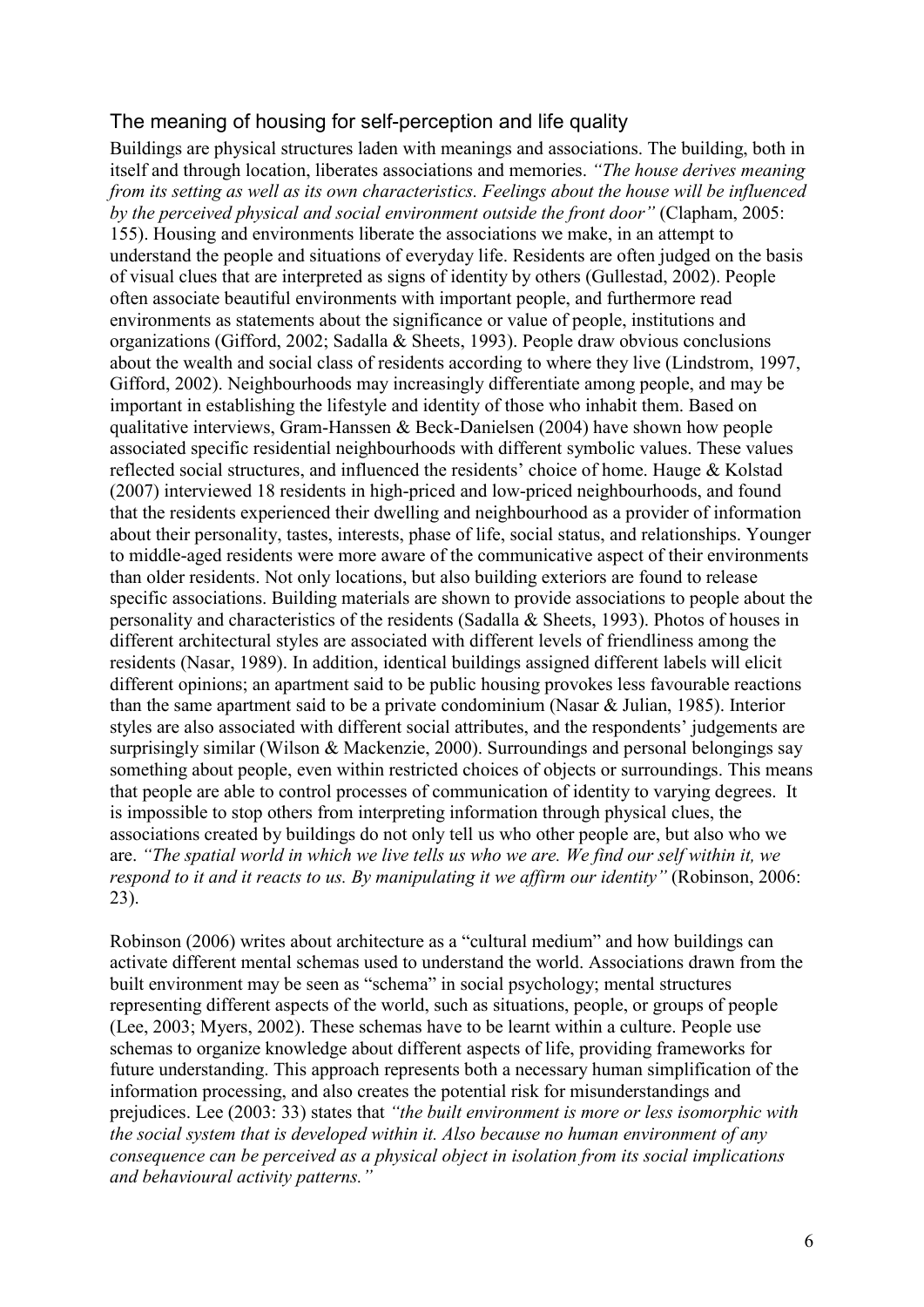The influence housing has on people's quality of life can be divided into different categories. Housing mainly influences people's quality of life in two ways: 1) through the residents' associations with location, external and internal, and 2) through localization and physical solutions that facilitate behaviour and social interaction. These relations are not dependent on the physical environment alone, but are also influenced by social contexts (Hauge, 2009). An example of how housing influences people's identity through the way it facilitates behaviour, is shown in how specific architectural solutions can contribute to people's experiences of mastering everyday life, and how it gives people the opportunity to regulate social contact. Hauge & Støa (2009) described how the location and size of apartments for former drug abusers contributed to increased contact between the residents and their children (children living with their mothers), because the apartment was a safe place to bring children to. The influence of visual clues and how architecture influences behaviour are, however also closely related. A safer location and more space may only contribute to more contact between residents and their visiting children if the apartment is a nice place to stay. It is also important to emphasize that the physical environment is only one of many factors that influence people's identity and quality of life. The meaning and impact of the physical environment will vary depending on the social context and the strength of other contributing factors and elements, such as health, social environment, family relations and job opportunities.

Neighbourhood reputation is another important factor influencing the individual's selfperception and quality of life. A rehabilitation process will influence a whole area, not only the residents living in the rehabilitated buildings. In this process, one should discuss how to make a neighbourhood attractive for other people living there or in the city in general (Permentier, Bolt & van Ham 2011). If people have chosen their neighbourhood, they are more satisfied with the dwellings and area than if they have been placed there. Permentier, Bolt  $\&$  van Ham (2011) also found that when judging neighbourhood attributes, subjective assessments are more important than perceived reputation. Objective characteristics such as ethnicity and neighbourhood income will, at the same time, contribute more perceived reputation than neighbourhood satisfaction. In a study of Utrecht in Netherlands, Permentier, Ham & Bolt (2008) found that the reputation of a neighbourhood gives a better score among the residents and the owners of the property than among other people within the city. Reputation is connected to socio-economic and socio-cultural characteristic of the neighbourhood. Physical and functional characteristic seem to mean less. Also in this study, residents assessed the reputation of their own neighbourhood higher than other city residents living outside of the area. When considering the reputation of a neighbourhood, history is also of great importance. Both subjective and objective predictors have to be taken into account, especially social factors. Neighbourhood reputations can be hard to change, but Permentier, Ham & Bolt (2008) place emphasise on creating a vision of the desired neighbourhood image, in which public relation should have a central part of the strategy.

Some dwellings have a stigma connected to them. Neighbourhood stigma is hard to change. It will stay through generations, even when the buildings have been rehabilitated (Hastings  $\&$ Dean 2003). Hasings & Dean (2003) studied a neighbourhood in Northeast England. They found that the current reputation was mainly connected to the social class of the original residents who lived there. Shaping a new image by changing reputation or reducing a stigma, is a substantial challenge. Hastings (2004) shows how several actors must contribute to the promotion of the area and residents in a new and positive light. This is not something the residents can do by themselves. Hastings (2009) also shows how an insufficient service provision function has a 'neighbourhood effect', which contributes to the problems of being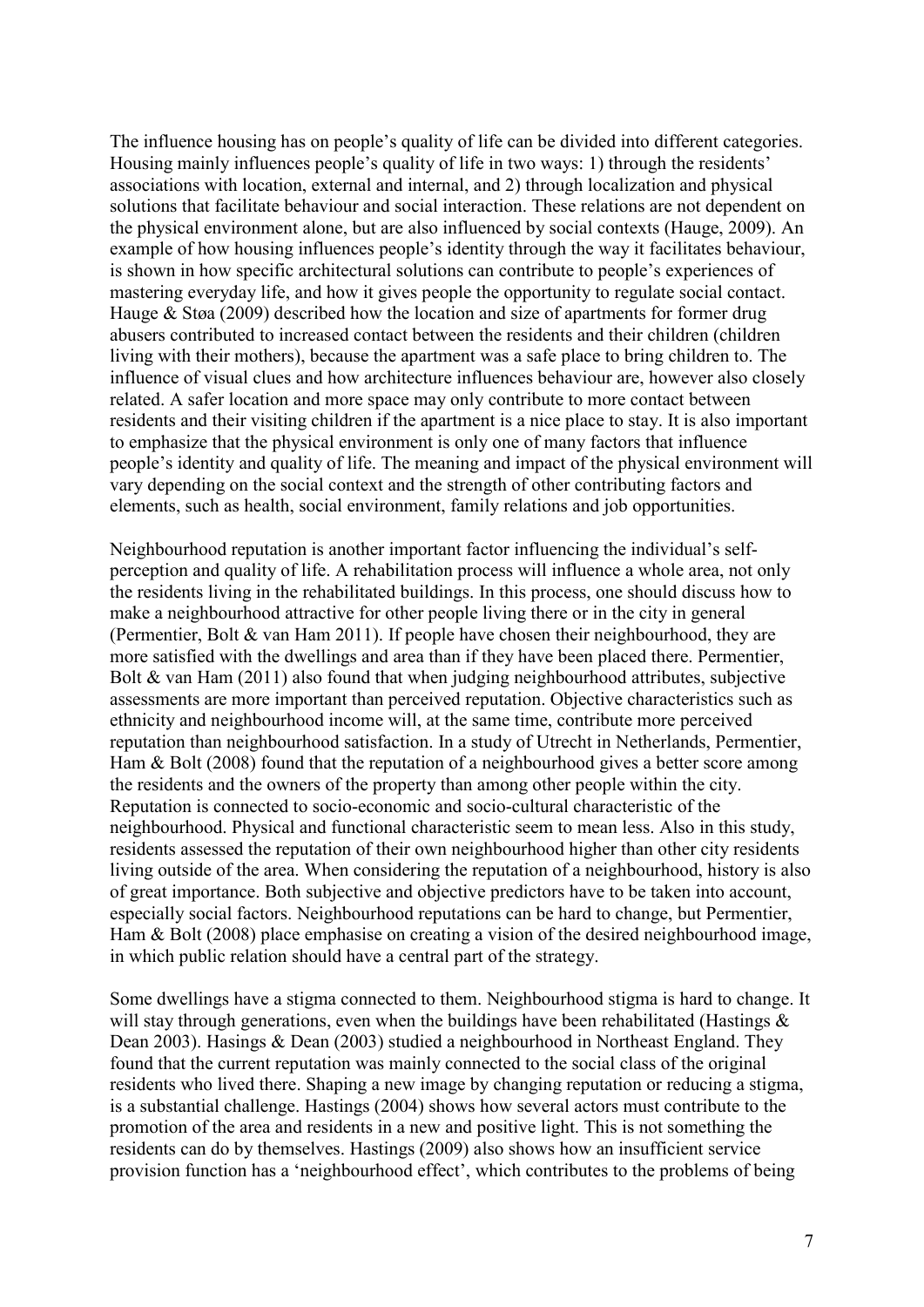poor and living in a poor area. Provided services could compensate for this, creating a positive 'neighbourhood effect.' She refers to workers discussing how they would work harder and more effectively in neighbourhoods where problems were under control and were the residents expressed a concern about their environment. Residents will tidy up if they experience that others value what they do.

The quality of maintenance service is also important for a resident's quality of life. When looking into what maintenance services residents in social housing prioritized, van Mossel & Jansen (2010) found that the heating and water system, and the maintenance of hinges and locks on windows and external doors were considered the most important, and should receive priority. Exterior paintwork, bathrooms, and maintenance of ventilation systems were also important. Johnston (1995) examined the most important determinants for satisfaction with services among bank costumers, the results can be transferred to other service industries, f. ex. housing organizations. He found that responsiveness is a crucial determinant. Responsiveness is a frequent source of satisfaction and a source of dissatisfaction when it is lacking. Other satisfying determinants were attentiveness, responsiveness, care and friendliness. On the other hand, the "dissatisfiers" were described as absence of integrity, reliability, responsiveness, availability and functionality. In housing rehabilitation processes, dissatisfiers are aspects that have to be answered to satisfy the residents. In a situation of low performance, the dissatifiers will lead to a negative assessment of the housing situation. This means that both the way residents are met, listened to and involved in discussions about the renewal, and the functionality of the building, will have an influence on the assessment of the renovation process and the results. "Satisfiers" are aspects that will lead to a higher assessment. Lack of involvement will, according to Johnston (1995) lead to residents that are less satisfied.

# *Method*

# Case study methodology

This article is based on qualitative case studies, and relies on multiple sources of evidence (Yin, 2003): Interviews with employees, board members, chairmen, residents and architects. In addition, site inspections and studies of correspondence between different actors in the rehabilitation processes were conducted. However, for the results discussed in this paper, the interviews are the main source of evidence. The results from the case studies can be generalized through analytical generalization, meaning that the findings from one study can be used as a guide to what might occur in other situations (Kvale, 1996). Far from being typical, a case might be selected on the grounds that it provides a contrast from the norm. In this way, knowledge that is not found anywhere else might be revealed, and factors of influence might be more easily seen than in an average case (Denscombe, 2003). Both case studies presented are rehabilitation processes with a special focus on the residents' needs. Thus the case studies must be classified as extreme cases in different ways (see information about the case studies in the next section). A typical, or average, case is often not the richest in information; extreme cases reveal more knowledge (Flyvbjerg, 2004).

# *Qualitative interviews*

In case study 1 (Svingen), the project leader, the technical manager of the property management unit, three social workers and three residents were interviewed. The housing project was subject to a site inspection, in connection with the interviews of the residents. In case study 2 (Barkaleitet), the contractor and the chairman were interviewed together. The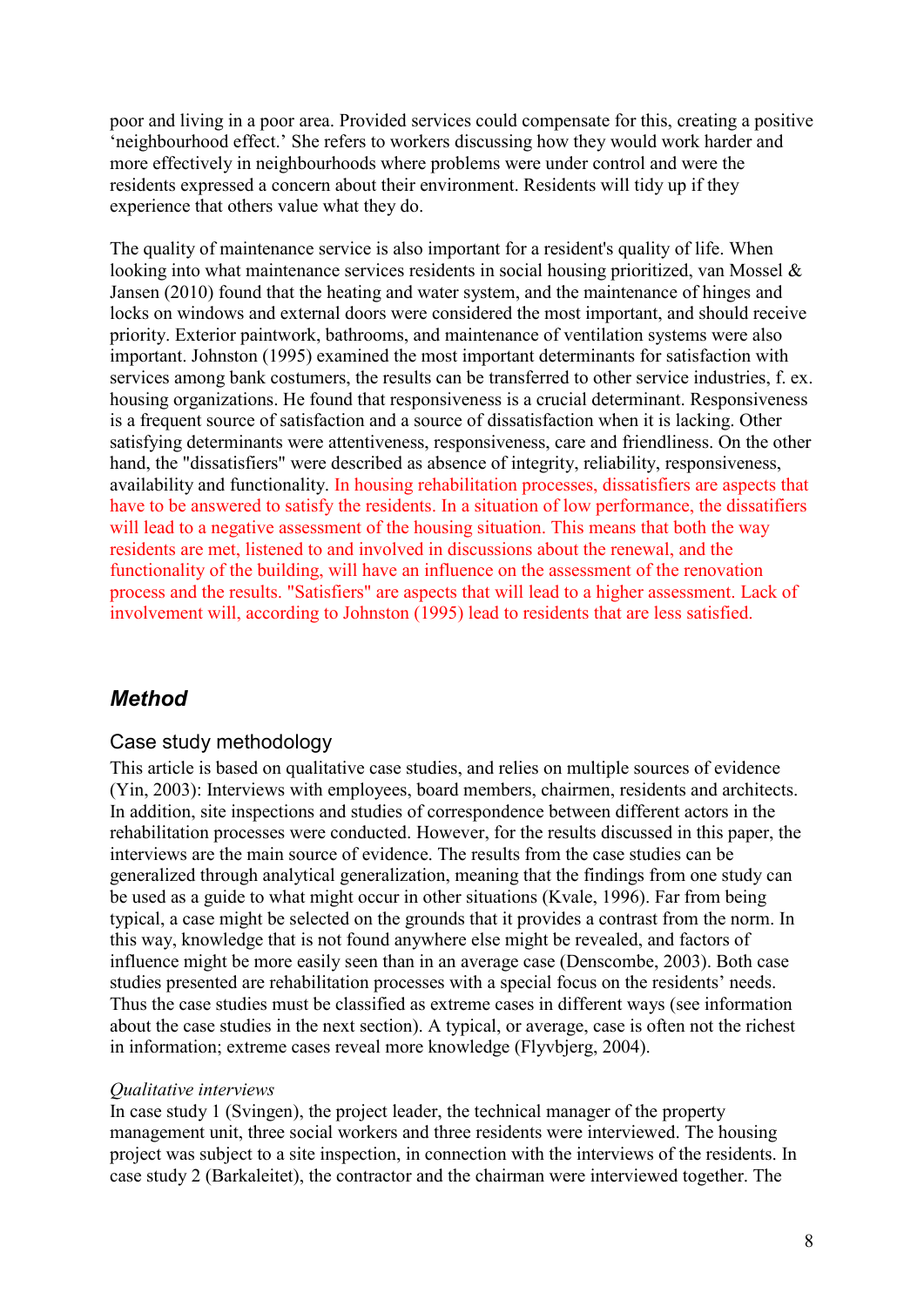two project architects were interviewed together as well. Five residents were also interviewed. During the site inspection, conversations with board members, residents and construction workers gave additional information about the case study. The interviews were semistructured, and were conducted with two researchers present; one architect, and one social/health scientist. In both case studies, the project leader arranged the interviews with the other informants, whilethe interviews with the residents were done in their homes. The interviews focused on evaluation of the rehabilitation process, information provided during the process, and the results of the rehabilitation. Attention was paid to conducting the interviews in a common vernacular that was intend to reflect sensitivity towards the informant's language and speech comfort. Notes taken during the interviews, were later processed, analysed and discussed.

# **Case studies**

# Case study 1: Svingen

Svingen is situated in a Norwegian city. It was built in 1959, and rehabilitated in 2009. It was initially a block of one-room studios for rent. Each floor had 4 bedsitters with one bathroom for partitioning and two larger, 2-room flats with bathrooms. The residents of Svingen are substance abusers.

Before the rehabilitation, no one wanted to live in Svingen. The blocks of flats were full of graffiti and litter, glass panes were missing and refuse sacks were put in front of the windows. The corridors smelt of urine and methylated spirit, and the sanitary conditions were appalling. The building had no locked doors, and was open to anybody who wanted access. These aspects are examples of dissatisfiers (van Mosel & Jansen, 2010). The building was not safe for the people living there. They experienced that belongings disappeared, and they had no private space, not even in the common bathrooms where they were unable to lock the door. Social workers described the house as an unsatisfactory solutionfor their clients. People working in the home care services were afraid of going into the block without accompaniment, so that the residents did not receive the help that they needed. The block was a symbol of poverty, and was described as having the lowest property value in the municipality. Hastings  $\&$  Dean (2003) found that the stigma of a building can be hard to change when the knowledge of it has been a part of the city for years. Even if there was a strong will to include the residents in the process of rehabilitation, the residents were negative in the beginning, and lacked confidence in the service providers. The people living in Svingen had no experiences in resident participation.

#### Figure 1

*Svingen after rehabilitation (Photo: SINTEF Byggforsk).*

The block of flats is owned by the municipality, and the residents rent their apartment. The building was well known, and is apart of the city's history. Nobody questioned the requirement for drastic action, and discussions about demolition were even brought up, but by actively using the social housing plan of 2006-2009, a rehabilitation project was planned. The rehabilitation project was anchored both in the administration and the local political level.

#### *Rehabilitation project*

The apartments, the common areas and the facades have gone through a complete rehabilitation. The numbers of flats were reduced from thirty to twenty one, walls were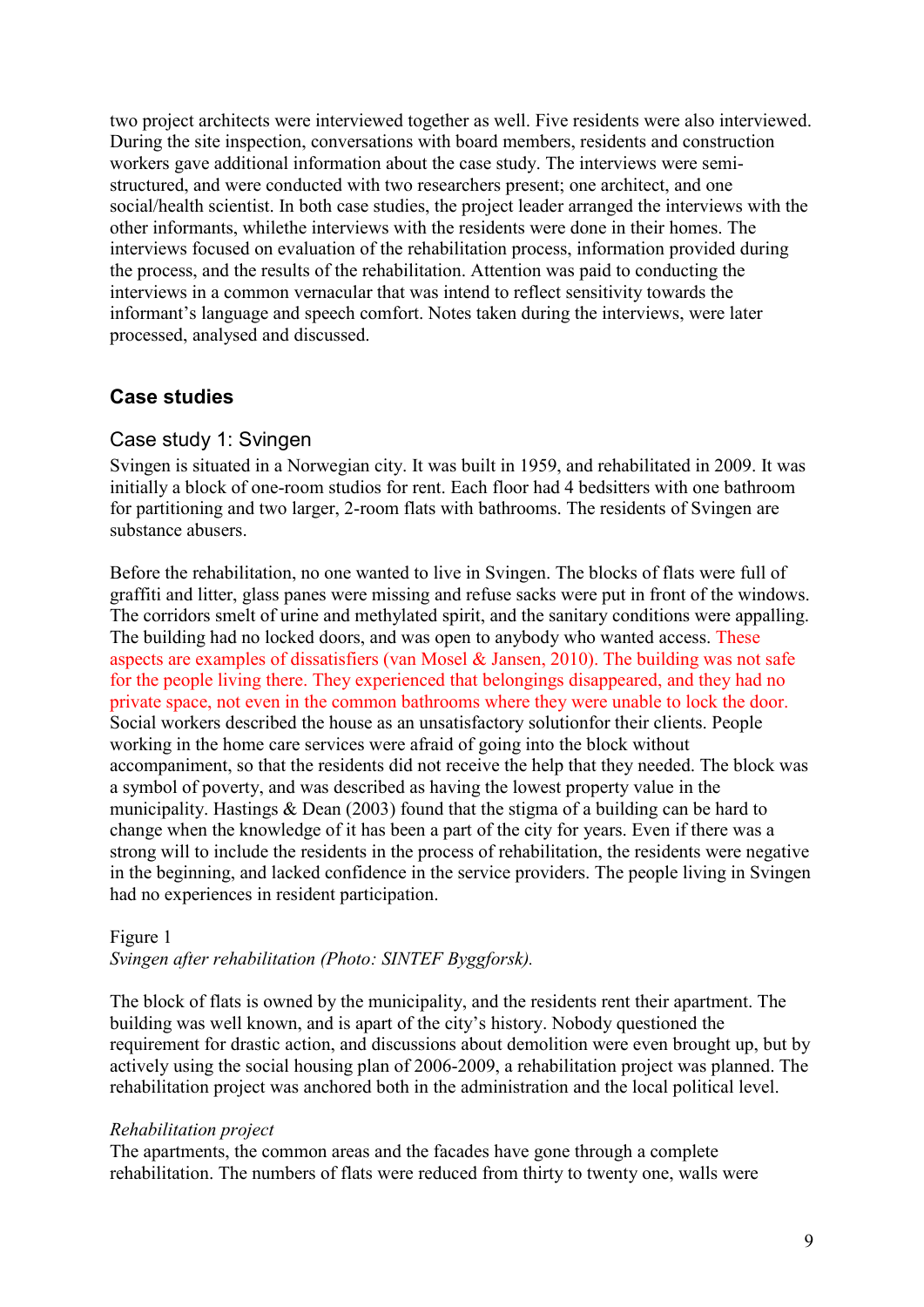demolished in order to establish bathrooms in each unit. Prior to the rehabilitation the block had one entrance. This was extended to two entrances, A and B. A calling system was installed at the entrances. Staircases were enlarged, providing additional space for the common room on each floor, which also provided windows on three sides of the room. Elevator and wheelchair access was implemented in block A, prioritised for residents with movement restrictions. The elevator and the sill free doors made it easier to access and transition through spaces inside the block with a wheeled walker or a wheelchair. Thus, the residents could stay on, even in cases of more wide-ranging impairments. Level outdoor terrain, food store, hairdresser and buss stop near by, also made outdoor activities easily accessible.

By and large, the residents and the project group were satisfied with the results of the rehabilitation, some results they are very satisfied with. Still there were some conditions with which they were dissatisfied. For example, the interior kitchen design should have been better planned. It was described as merely *"incidental solutions with simple design, little space to work and put things aside and only one sink".* Simple materials and small bathrooms in the one-room flats are other examples.

### *Process and resident participation*

This rehabilitation project was partly funded by the State Housing Bank as a skills upgrading project, focusing on user participation. The project was supported with half of the expenses of the municipality's project leader. The project group consisted of representatives from different parts of the municipal administration and service providers. The project leader was a representative from the Inclusion unit (consisting of people working with claimants and refugees). Other representatives included were a social worker in the housing allocation unit from the mental health services, a technical manager of the property management unit, and a milieu therapist from the environmental service unit. These representatives had little or no experience from earlier interrelated teamwork.

This rehabilitation project was called a "client participation project". Respect, trust and building of relations were central values, and the involvement of the residents was described as important. The residents were initially not part of the planning group, but were involved when the decision of rehabilitation was made.

The main responsibility of the two resident representatives was to provide the information flow between the project group and the residents. In order to ensure the residents had access to the rehabilitation process and to the decisions made, the resident representatives received the building team meeting reports. The resident representatives met weekly with the residents and a social worker to discuss mutual problem areas as well as information about the rehabilitation process.

Eleven residents were living in the block when the rehabilitation started. They could choose to stay or move to another block in the neighbourhood during rehabilitation. All but one of them wanted to stay, and were relocated to other flats in the building during the process.

# Case study 2: Barkaleitet

Barkaleitet is situated in the outskirts of Bergen, Norway. It was built in 1978, and rehabilitated in 2010. It is a housing cooperative with 180 apartments in 5 terraced blocks. The blocks have 3, 4, and 5 room apartments. The residents at Barkaleitet used to primarily be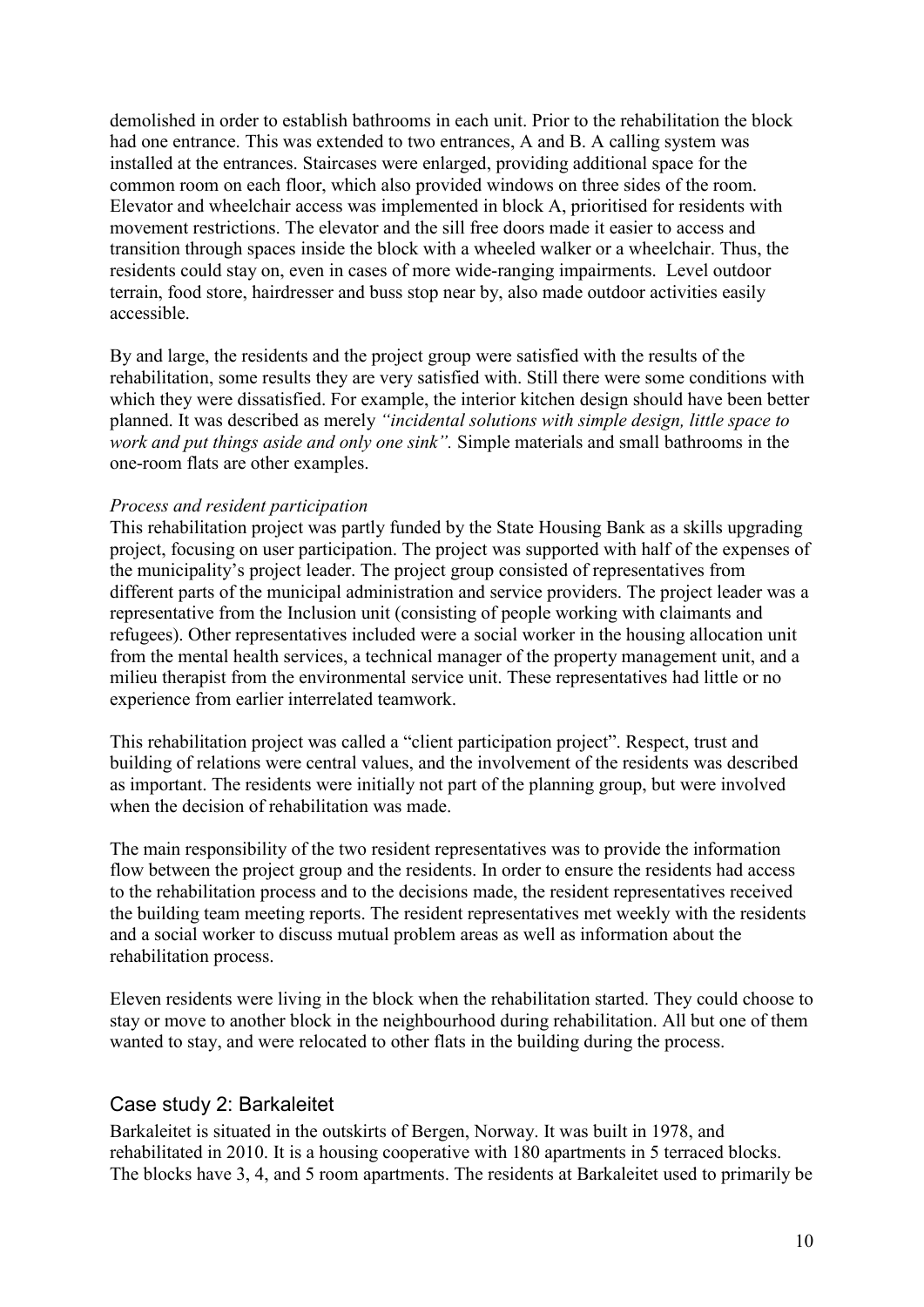families with young children, who moved in when the blocks were new. Today, many older people live there. Some have sold their detached houses or row houses to lead easier lives as pensioners. There are a few younger residents in the housing cooperative and many of them are single parents. The housing cooperative has a stable resident group, with an insignificant turnover.

Before the rehabilitation project, Barkaleitet was in critical need of renovation. According to van Mosel & Jansen (2010), the building defects and poor maintenance can be referred to as dissatisfiers. In addition, another dissatisfier for the residents was the lack of elevators. Many of the residents were retired individuals, and some of them required the use of an elevator and universal design within the common areas to be able to stay on.

### Figure 2

*Barkaleitet housing cooperation before rehabilitation (Photo: SINTEF Building and Infrastructure).*

### Figure 3

*Barkaleitet housing cooperation after rehabilitation (Photo: SINTEF Building and Infrastructure).*

# *Rehabilitation project*

The five blocks of flats have gone through a complete rehabilitation of facades, entrances and balconies. However, any renovation inside the apartments was the residents' responsibility. The most noticeable improvement consisted of 15 elevators, and 35 new apartments with life span standard on a new top floor of the blocks. The elevators and the new staircases were built as an extension at each entrance. It was important to remove the asbestos in the outer walls, and additional insulation was necessary to improve energy efficiency. New façade materials such as brick and sheet covering changed the original appearance of the buildings. The windows and balcony doors were replaced with larger glass areas, and the balconies were upgraded and extended through the removal of large flower boxes. A new balanced ventilation system was installed, new water pipes, collective hot water tanks, rubbish chute, and a calling system with cameras were also added. The calling system is adjusted to people with hearing disabilities. The new entrance doors have access control, and can be opened with remote controls from each apartment. New parking lots and upgraded outdoor areas with universal design are also parts of the rehabilitation plans.

### *Process and resident participation*

The rehabilitation process started with an examination of the buildings and of the insurance history, which displayed a great deal of defects. The board of the housing cooperative made a list of all necessary improvements. Four of the residents used staircase elevators. A majority of the residents wanted to be staying in the housing cooperative for the rest of their lives. To make this possible, the housing cooperative was in need of elevators. To finance the elevators, the possibility of building an additional floor with new apartments for sale was examined.

The board invited five architects to an architectural competition, and found a proposal they liked. The one that seemed easiest to get through the municipal building application system was selected.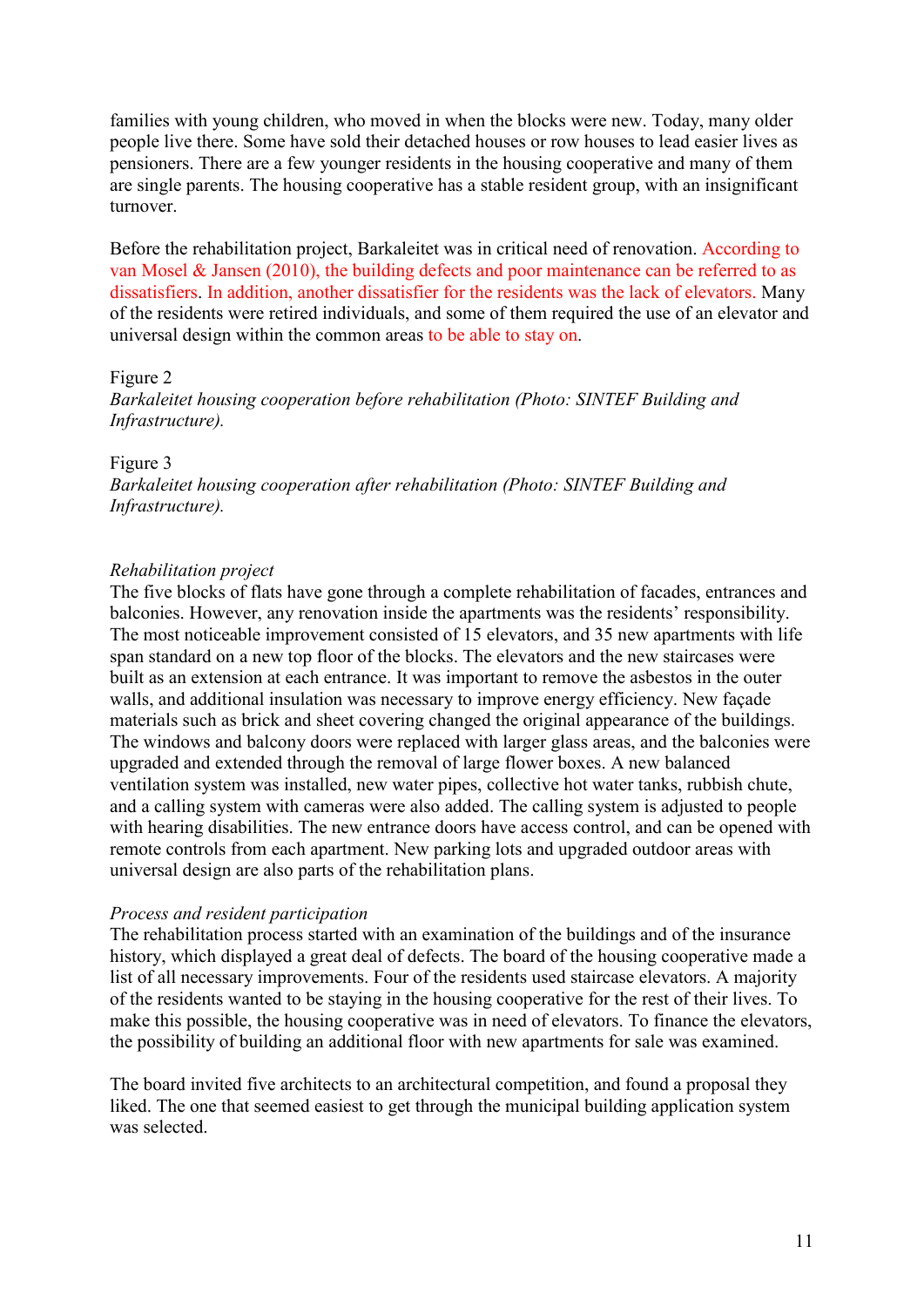The project was partly financed through a housing loan from the Norwegian State Housing bank. The bank also yielded a grant for the installation of the elevators. In order to get a loan from the Norwegian State Housing bank, a focus on universal design and energy efficiency was demanded. This motivated a greater focus on accessibility and energy efficient solutions. The additional built floor with new apartments on top of every block financed the installation of the elevators in all of the 15 entrances.

The ambitious initiative for rehabilitation came from the board and the leader of the housing cooperative. The leader was however familiar with the residents' needs and wishes, being one a resident himself. He was familiar with their willingness to pay or lack of such, and emphasized the costs of no rehabilitation over time and of how profitable a more energy efficient building would be. The board spent several months on informal meetings with the residents to account for the need of the rehabilitation. When the issue was raised at the shareholders' meeting for the first time, more than a 2/3 majority was positively inclined. The residents had received a written proposal for rehabilitation prior to the meeting, where two alternative rehabilitations were described; with or without an additional floor. Even if the decision process was effective, the rehabilitation process has all together been going on for many years. The planning alone took two years, and the building process was delayed for four years due to a neighbour complaint.

The housing cooperative is a member of a larger housing association in Bergen, in western Norway. Most housing cooperatives use their housing association for help and counselling during rehabilitation processes. Barkaleitet refused counselling from their housing association, because they felt the housing association had attempted to lower the ambitions of the rehabilitation.

# *Results and discussion*

# **Resident participation and leadership**

### *Communication and trust*

Both case studies are good examples of leadership based on trust. According to Leung (2005), trust is the bridging factor for success in resident participation. Leung also describes the significance of strong, politically savvy leadership, and the will to fight obstacles and sustain resident commitment during the process. The cases reflect the importance of informal contact between individuals in charge of the rehabilitation process and the residents, in achieving positive results. In Barkaleitet, the chairman knew the residents. He addressed their worries seriously, spoke to them and spent time together with them. Rehabilitation of blocks without moving the residents during the process is a challenge. All the informants complained about noise, and difficult entrance conditions and outdoor environments during the rehabilitation, but were determined to cope with the inconveniences in order to achieve the goal. The residents had many smaller concerns both before and during the rehabilitation process. The chairman emphasized the importance of taking these worries seriously and finding good solutions for the residents' everyday problems along the way. The residents in Barkaleitet were satisfied with the way they were involved in the planning and accomplishment of the rehabilitation.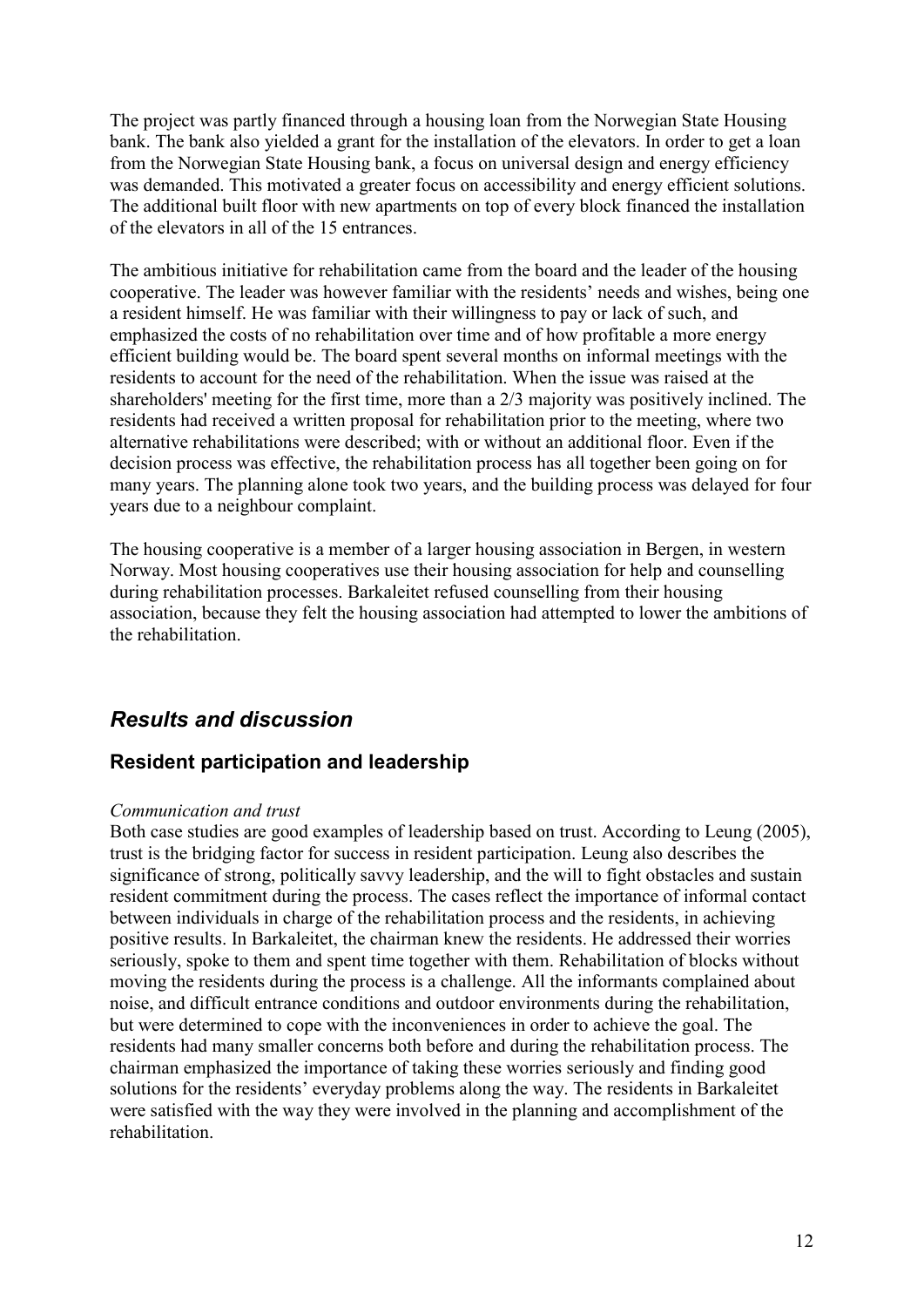The residents in Svingen a lived in a stigmatised building and were stigmatised themselves as substance abusers. Even if they were the best to describe their needs, they turned the project leader away when he came to ask for their involvement in the rehabilitation process. This initiative represents an attempt to accomplish a bottom-up perspective (Wood 2002), which also could be seen as a part of an empowering process, encouraging the residents to express their needs and by small steps take control of their own life (Sommerville 1998). What these situations tell, is that residents that have little experience of satisfiers and to a small degree have participated in anything, need to trust the person in charge to consider the proposal, even to participate at the bottom part of the rungs, with information and consultation (Arnstein 1969). Therefore, it was a challenge for the project leader to make the residents understand the meaning of participating in the rehabilitation process. After a while he was invited back, and one of the residents was happy to take on the responsibility. From that day, the project team could start to build trust and prove that their intentions were good.

The project leader in Svingen played an active role in the rehabilitation process, from the beginning until the residents had moved back and were settled. Research shows that the relationship between residents and service providers is of special importance to how the residents experience their housing situation (Ytrehus, Sandlie & Hansen, 2008). The way the service providers act, and to what degree the residents experience satisfiers, such as responsiveness, can be seen as one of the most important aspects of the rehabilitation process in Svingen. Contact with service providers is of particular importance in maintaining a quality of life for individuals that are struggling to live by themselves. The project leader also visited Svingen in the evening, after work. He spoke to the residents, helped them in practical matters, and they discussed the rehabilitation process in a serious way. He invited them out for dinner twice, together with the project group. In several ways the project leader had extensive and informal contact with the people living in Svingen, by visiting and by phone. In this context, this can be regarded as successful ways to build trust and to make the residents part of the rehabilitation process, and may have been important factors to the success of the project. This also influences the way the residents are seen in the neighbourhood and the city. The project leader and the residents in Svingen visited a restaurant together, and this may have contributed to a more positive self-image in this stigmatised group (Hastings, 2004).

The project leader at Svingen had good connections with politicians in the city, and the will to fight obstacles and bureaucracy. The project leader at Barkaleitet was also a man who fostered the residents' sustained interest and commitment to the rehabilitation project, and he never gave up fighting obstacles. As mentioned in the introduction, many housing cooperatives are challenged to acquire enough votes for rehabilitation, leading to a degradation of the buildings. All the residents at Barkaleitet knew the chairman, and he was described as one of them. The way he listened to and communicated with the residents, seems to have positively affected the chances of gaining the residents' support for the rehabilitation. The board therefore managed to get majority for rehabilitation in the shareholders' meeting.

By communicating and building trust in informal ways, the project leaders in both Svingen and Barkaleitet managed to involve residents in a way the residents described as positive. The starting points were different, so was the process of involvement, but they both had a belief in the importance of communication with the residents.

#### *Values in resident participation*

Resident participation is meant to involve the residents in the decisions that are shaping their everyday life. This was done in different ways, and informally in both projects.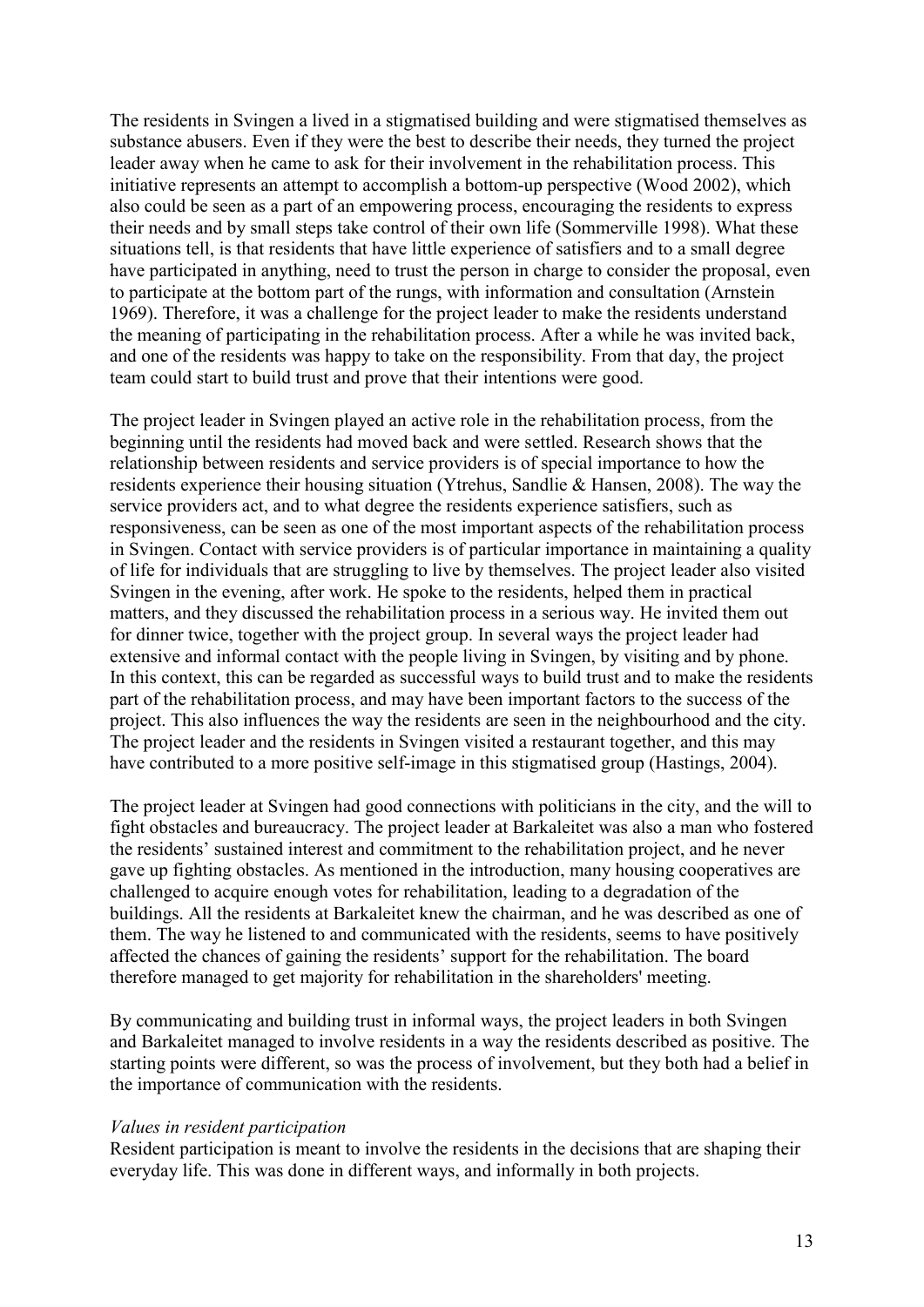In Svingen the residents did not have a great influence on decisions made, but the project leader believed it was important that their requests were attended to and included in the project. The representatives of the residents were given written reports from meetings, and discussed the rehabilitation process and the requests of the residents with the project leader. One of the social workers in the project group also acted as a representative of the residents, as she knew many of the residents from her work. One could say that the residents in Svingen participated in both a formal and informal way through the group representatives, but still at the lower levels of Arnstein (1969) participation rungs. They were also involved in the process by living in the middle of the ongoing rehabilitation. The residents met daily, talked to the construction workers, and were as such informed of what was happening on a running basis. They followed the building process day by day, and coped well with the noise and turbulent environment. There were no complaints, and they talked about the construction workers with respect and trust. Some of the residents talked in a more positive way about the construction workers than of the representatives from the municipality. One reason for this could be that they were more involved in the practical work than in decision making. Connection could also be made to language (Benum et al., 2007). The residents and the construction workers are likely to have a more common language than the residents and the representatives from the municipality. Language, education, and also the reputation of the building and the residents, can create a distance that influences the way people talk and understand each other. The relationship between the residents and the construction workers were also influenced by the fact that they met daily, and could talk about and see the practical work that was being done. In this way the residents were involved in how the workers contributed to shaping their everyday life in a new way. If this process was a positive experienced for the construction workers, this may have also positively influenced the imagebuilding of Svingen.

The collaboration between residents and service providers in Svingen changed during the rehabilitation process. The improvement of this collaboration seems to actually be a result of the building process and of the residents' involvement. After the rehabilitation the residents expressed an increased willingness to receive support in personal care and to discuss mental health problems. The health care providers also feel that they are more welcome. This new openness towards service providers could be connected to the practical and financial support they received when moving into their renewed flats. During this process, the residents received help to furnish their flats, and in so shaping their environments on the basis of their individual desire. The service providers stood by the residents; they were not left alone, and probably represented satisfiers they could trust. The residents were thus proud of the rehabilitation process and results. This pride seems to have resulted in an increase of selfconfidence, especially in situations that earlier were found difficult and demanding, such as receiving help. Another unexpected result of the rehabilitation project in Svingen was the extended interdisciplinary co-operation and new easiness in the contact between the municipal service providers and technical office representatives. As values, but also politics, for example how the project group was organised (Leung 2005), are factors that influence a successful participation process. In this case, the way the project group was organized also lead to changes in political decisions. The representatives of the project group learnt more about each others' tasks and areas of responsibility. It therefore became more natural to engage and to be in contact, they also discussed problems in a way that they would not have done previous to the rehabilitation process at Svingen.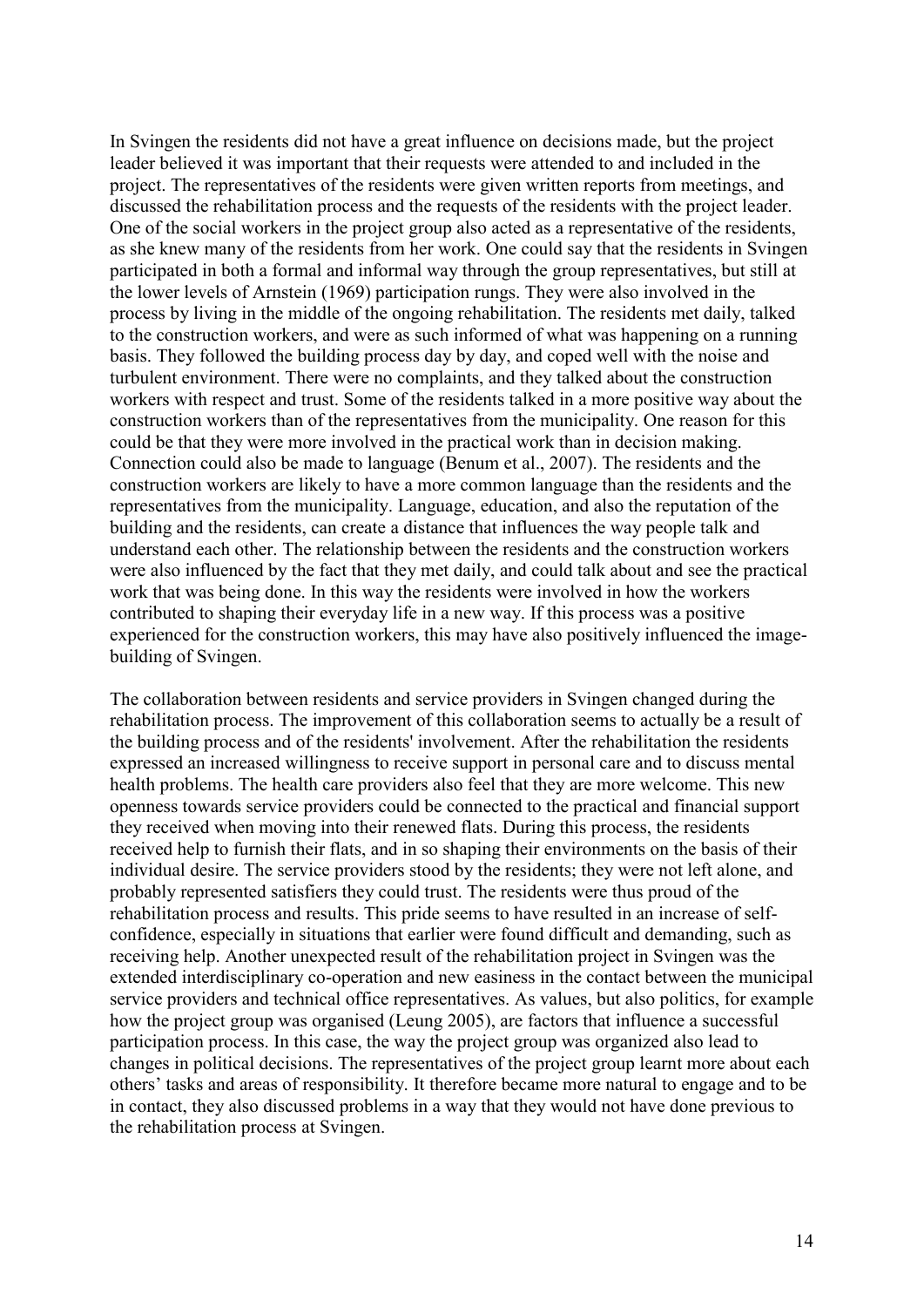The changed relationship between residents and service providers, and increased selfconfidence among residents in Svingen, can bee seen as examples of "empowerment through residence", as described by Somerville (1998). The process involved and included the residents in project meetings and decision processes, even if they were substance abusers. The empowerment of the residents might be especially visible here, because the residents had never experienced being included in that way before.

At Barkaleitet housing cooperative, the residents did not have any formal participation in the rehabilitation project other than through the board. But the board and chairman were elected in a democratic way. However, the chairman saw the value of informal contact with the residents. He was open and listened to questions and suggestions from the residents, which is considered central in expressing values and attitudes to residents (Leung, 2005). He knew many of the residents well, and the residents expressed great confidence in him. The chairman had technical competence and ran an electro firm. This enabled him to control the quality of the rehabilitation work during the process, which is one of the reasons why they chose parted contracts. The chairman's control of the work was noticed and very much appreciated by the residents. It increased their trust in his leadership of the rehabilitation project. The chairman's involvement in, and need of, control over the rehabilitation was however, considered a bit annoying by the building contractors and architects, but they seemed to find ways to cope with the active chairman. Not only the chairman, but other members of the board of the housing cooperative also had technical and economic competence. This was valuable in the process. Their competence may also have been a barrier to seek assistance with the details in the contracts with the entrepreneurs and building companies, since the contracts later on turned out to be insufficient. Many of the construction workers at Barkaleitet were eastern Europeans. In opposite to Svingen, the residents at Barkaleitet found communication with the constructions workers difficult. This may have made the role of the chairman even more significant as a connecting link between residents and construct workers, and an interpreter of needs and worries on both sides. The residents were involved through information, consultation and also by placation (Arnstein 1969), which seems to have been important through the process, after decisions about rehabilitation had been made.

When the first block of flats at Barkaleitet was finished, the chairman invited the residents in the other blocks to take a look at the results. This was a way to reassure the residents, and in response they were even more enthusiastic about the rehabilitation of their own blocks. This may also have influenced the way the residents coped with living in the blocks *during* the rehabilitation.

Most of the residents interviewed at Barkaleitet were pensioners or received disability benefits andthey had time to engage themselves in the rehabilitation project. However, they were also present each day and had to deal daily with onsite construction. The housing cooperative of Barkaleitet has always had representative for every entrance. Through the rehabilitation process the residents that were representatives were actively used. They received first-hand knowledge about the renovation process, and were responsible for sharing information regarding plans and progress with the other residents in the apartments. To make the job more attractive the "entrance representatives" were also paid. In addition, they were responsible for bringing feedback and questions from the residents to the housing cooperative board. Information about the ongoing process was also provided through the internet, letters, and formal as well as informal meetings. The chairman's aim was to bring information about plans and progress as often as possible, and as easy/ low-levelled as possible – to each resident. Information that the residents can understand, is a way of expressing the importance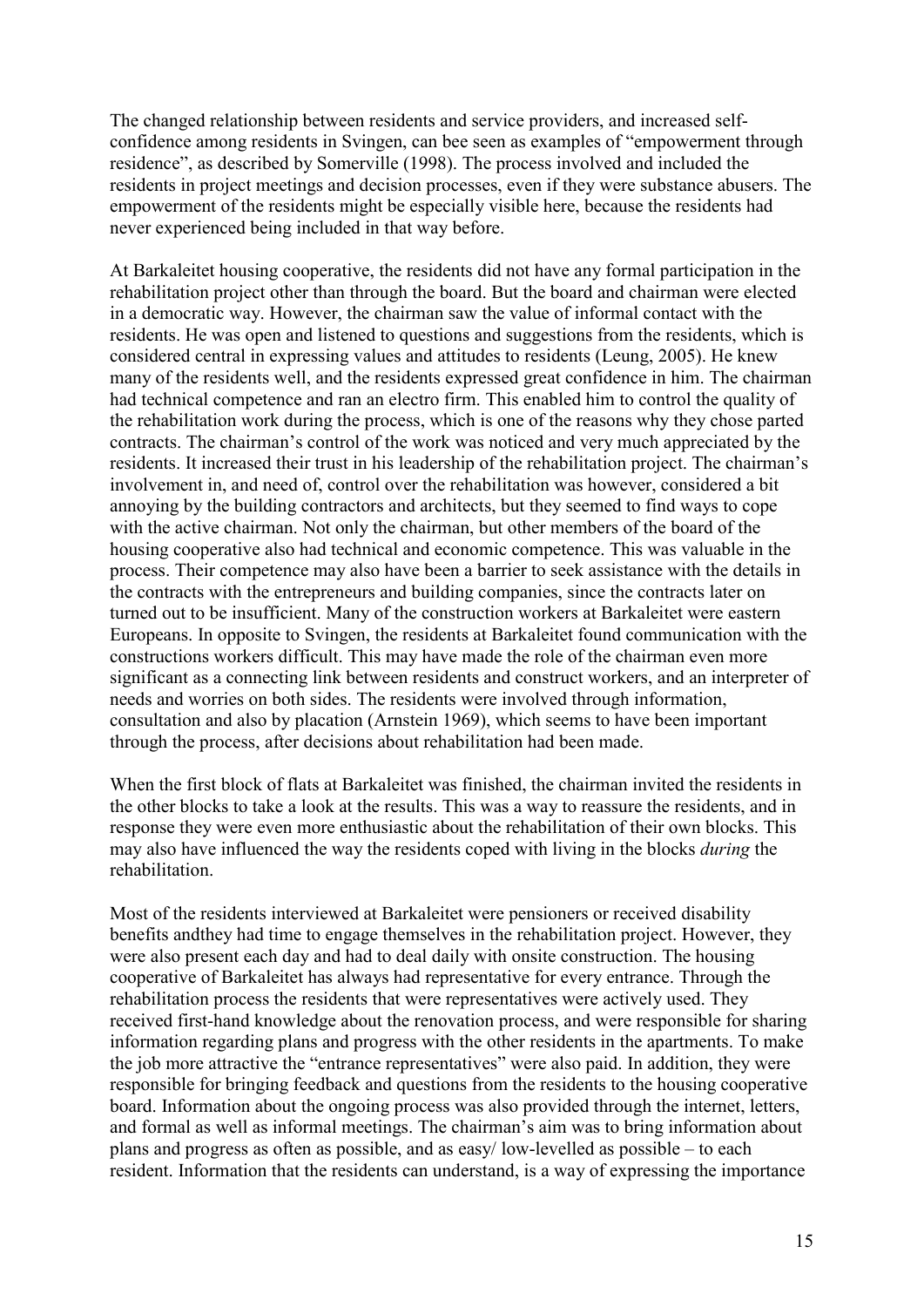of their participation. At the same time, it can work as a way of stimulating the residents to discuss the project, and help to inform their neighbours asking about progress. It is also a way to increase their knowledge of the rehabilitation process, which can be seen as a bridging resource (Leung, 2005).

Both case studies show that involving people in the ongoing activities of rehabilitation is a way to develop a feeling of ownership towards the project. Both projects presented had leaders that were deeply engaged in the rehabilitation projects. However more importantly, they listened to the residents, talked to them, were available and social. According to Leung (2005) one of the success criteria for resident participation is that those in power value resident participation, and are truly listening to the residents. Both case studies are examples of residents that were heard and felt an ownership towards the project. Still, there are decisions that the residents were unable to influence. At Barkaleitet, some of the informants even said that if every resident should have an opinion on details in the rehabilitation project, it would be impossible to handle. They trusted that their chairman and board would make good decisions. The satisfaction with the leadership, and the trust that the residents in both case studies had in the project leader seems to have ment more than being a part of every decision. The positive process can also be explained by the fact that the residents were happy with the decisions made. Both case studies are examples of rehabilitation projects that the residents were pleased with. There are smaller aspects they were not happy with, but in general they were satisfied with the changes. The study did not reveal whether *the leadership* and *information flow* described in this section positively influenced the architectural quality of the rehabilitation. This is difficult to tell because people are seldom negative about newly rehabilitated surroundings, due to the symbol effect of being appreciated (Nasar, 1998; Hauge & Støa 2009). New surfaces, new architectural solutions, and new exteriors are especially overwhelming for social clients with substance abuse, who are used to low quality housing conditions. It also demonstrates that housing environments and rehabilitation processes have to be evaluated again after some time in use, once the residents are accustomed to the surroundings. Nasar (1998) reported several studies indicating that people in general seem to like maintenance and civilities. Further, people like surroundings that are maintained, clean, and new. People report disliking environments that are dirty and lack proper upkeep. These preferences may be due to the symbolic content in a lack of maintenance as cues to social disorder.

# **The meaning of architectural changes for self-perception and life quality**

*Architectural changes lead to a different relationship between residents and their home* Robinson (2006) claims that, our spatial world tells us who we are, that we respond to it and it reacts to us. This means that a renewed physical environment may lead to a change in behaviour and a change in the way the individual perceive herself or himself. This can explain what happened in Svingen. Before, nobody wanted to live there. The social workers emphasised the shift in the residents' preoccupation of taking care of the flats and the common rooms, and that the residents demonstrated an attitude of pride and ownership. After having a party on the weekend, the place was tidy Monday morning, which had never happened before. The improved quality of the surroundings inspired the residents to take care of the building and the interior. One of the informants was especially proud of the common room, wanted to decorate it more and to keep it clean and nice. The common room had inspired her and other residents to meet in new surroundings, and to continue making the place their own. They were engaged in a new way with the surroundings both outside and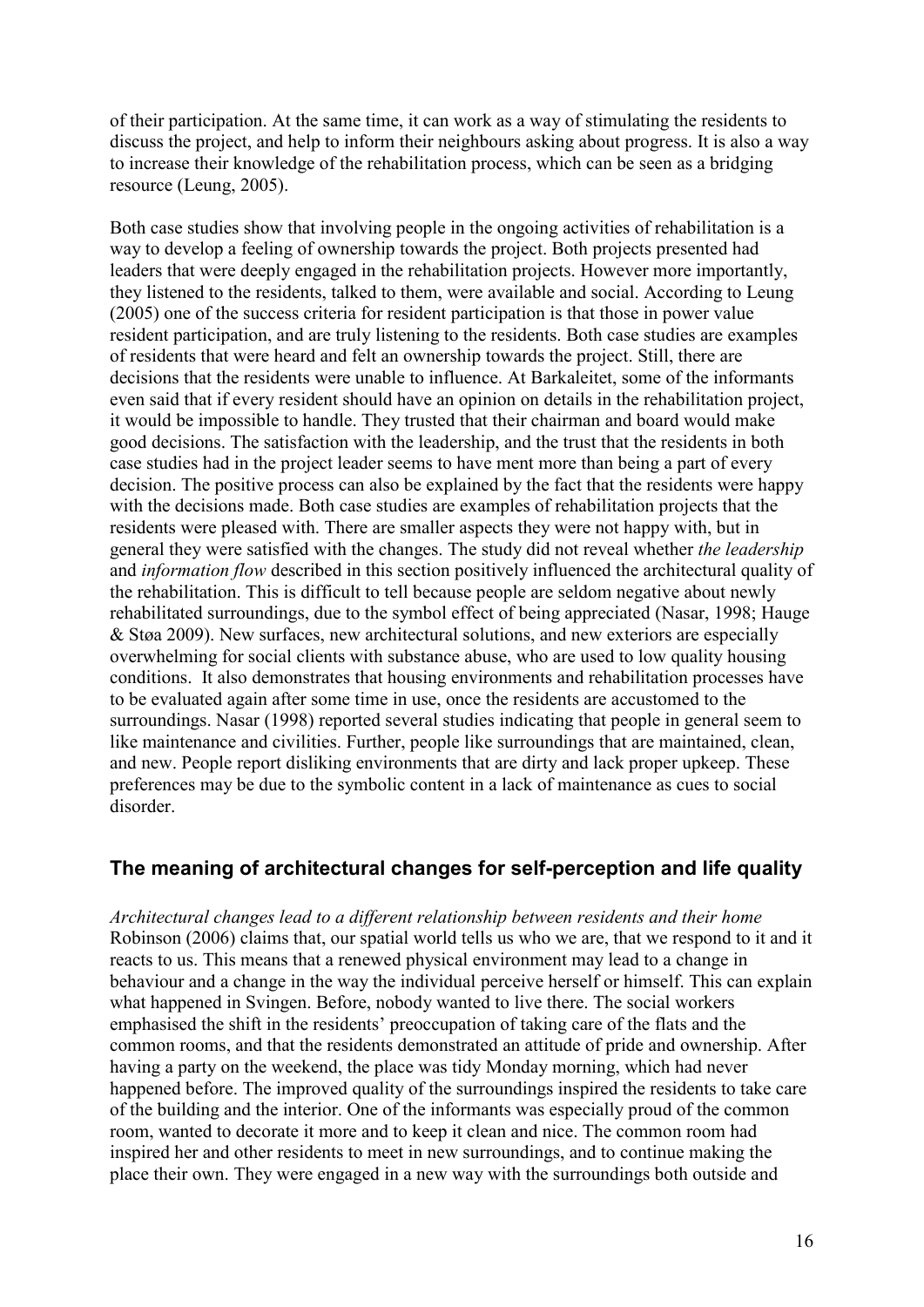inside the block. To improve the view to the sea from the common room, they wanted some large trees removed, and they were engaged in keeping the park outside the block free of rubbish. Similar findings were also central in the study by Hauge and Støa (2009): Attractive environments made former substance abusers take better care of their surroundings. When asking the residents of the differences of living in Svingen today compared to earlier, the answers were "from hell to heaven", "like night and day", or "you can't compare." These reactions may also have been positively coloured by the way the residents felt they were treated during the rehabilitation process. The empowering process and the examples of imagebuilding had made them more aware of what the environment meant to them. They saw themselves more like other residents in the neighbourhood.

The residents at Svingen also spent more time at home subsequent to the rehabilitation. The social workers claimed that the residents gave an impression of being more secure at home now than earlier, which could be one of the reasons why they spent more time there. The residents themselves made a point of the importance of the locked doors. The front door received an interphone, and was always locked, which meant the individual contacted could decide who to let in making it easier not to have undesirable guests entering the building. They all talked about the benefits and importance of this system. At the same time they wanted to install a monitoring camera like the one at Barkaleitet. These findings are supported by van Mossel & Jansen (2010). In their study of maintenance services among more than 6000 tenants, locks of external doors, together with heating, water and locks of windows were especially important for the residents. Residents in both Barkaleitet and Svingen wanted to feel safe and to prevent the wrong individuals from entering. Locked doors and a monitoring camera also give a feedback to the residents themselves and to the environment that the people living there want to take care of themselves and their belongings and decide for themselves with whom they should spend time. In these decisions the residents in Svingen acted like other neighbours. At Barkaleitet, the residents also felt safer after the installation of the new calling system with cameras. This is one of the changes that has been most appreciated. One of the informants said that he earlier used to check if the entrance door of his block every evening to see that it was locked. He now feels safer in his own apartment.

As already mentioned, the residents at Svingen were more willing to receive support and personal care as a result of the participation process and there was a new trust between employees and residents in the social housing units. The residents expressed a higher degree of satisfying determinants (Johnston, 1995), in contact with the service providers, as care, responsiveness, reliability and friendliness, making them feel more like partners. Another reason for the increased willingness to receive support may also be connected to how visual clues and architecture influences behaviour and self-respect (Hauge & Støa, 2009). After the rehabilitation, the residents had their own, new bathrooms, thus it was easier to welcome the community care in these surroundings. They did not have to use a small and dirty bathroom with a door that was impossible to close. The new bathroom gave an expression of the individual as a resident in an ordinary block of flats. In this way the actual changes in the physical environment lead to increased self-respect among the residents and may also be seen as a type of "empowerment through residence" (Somerville, 1998). It exemplifies the strong symbolic content in housing environments: How the physical environment is read as signals of identity, and how improvements may lead to changes in self-perception and quality of life.

#### *Physical environments affect social interaction*

As Hauge and Støa (2009) described in their study of how quality social housing environments affect the residents, some of the residents in Svingen also experienced positive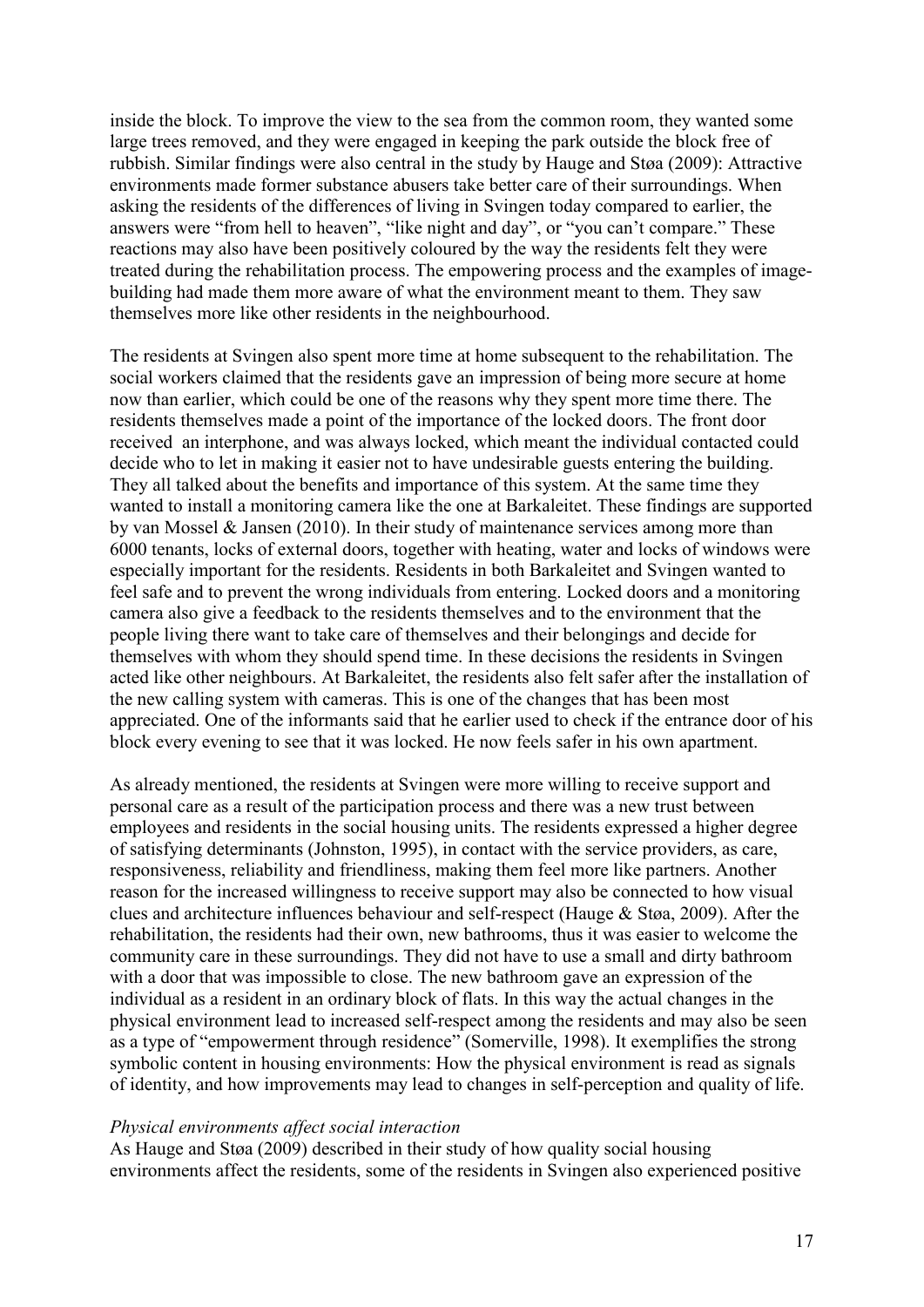changes in their contact with family members after the rehabilitation. This related to the new pride that the residents took in their dwellings, and the new safety they felt living there. One woman invited grandchildren to visit,this had not happened earlier. These environmental changes had made her home a safer place to bring children. At the same time she did not let them stay for the night, in case they would meet drunken residents. She was reassured that her assessment of her home and environment were in accordance with other peoples' perceptions. Peoples' positive experiences while visiting can be central in reducing and changing stigma (Hastings, 2004).

In both Barkaleitet and Svingen the installation of elevators has lead to easier access for old and/or disabled residents. However, the residents in Barkaleitet also commented on the lack of informal meeting points, since the staircase is rarely in use any longer. Choosing the lift reduces the possibilities for having a small talk with a neighbour. The residents do not see each other as much as before. An old lady mentioned the example of how she often came across neighbours offering to help her with the shopping bags when she slowly climbed the stairs. The lack of informal meeting points after the installation of the elevators is noticed by all the informants. Some of them emphasize the need for attractive outdoor areas, benches and tables, which may function as informal meeting points to contribute to keep up the good social milieu in the housing cooperative.

On the other hand, the renovation *process* at Barkaleitet has, according to the informants, lead to more contact between the residents. They have gotten to know their neighbours, and have a common project to talk about. The same has happened at Svingen; the residents and the employees are closer to each other than before. The residents in Svingen have also experienced changes in meeting points. Greta, one of three women living there, emphasised the meaning of the common area in each floor. These rooms had a round table with chairs, big windows and a view to the sea and a far off island. Here, the residents met informally for a coffee or a chat.

### *The image of the built environment – self-perception*

The architects for Barkaleitet described the rehabilitation project as unusual due to the very large interventions and the high ambitions. The residents are very satisfied with the rehabilitation. They are proud of the new, physical layout, and the attention their housing cooperative received from neighbours, housing associations, media, and researchers. The activities which can be seen as image-building have changed how the residents are seen and assessed in the neighbourhood. The residents' social status has been upgraded through the new physical layout of the buildings. The chairman and some of the residents refer to the neighbouring housing cooperatives as "envious" of them.

The block of flats in Svingen was "lifted" in the eyes of everyone; the residents, the project leader, the social and health professionals, and the city administration. Previous to the rehabilitation, this was a place where nobody wanted to live. Now, there are waiting lists for getting a flat. People walking by see the changes. The project leader has been asked the question "who is living there now"? The building no longer looks like a house where substance abusers, would be living. Earlier, one of the informants had received comments like "how can you live in that house"? This does not happen any longer. Now, the block looks like any other. There are curtains in the windows, it looks nice and is more peaceful than earlier. These are examples of how changes in a building that are laden with meaning leads to questions that can help people create new meanings. The visible clues that were interpreted as signs of the former residents are removed, and people walking by have to ask for new clues.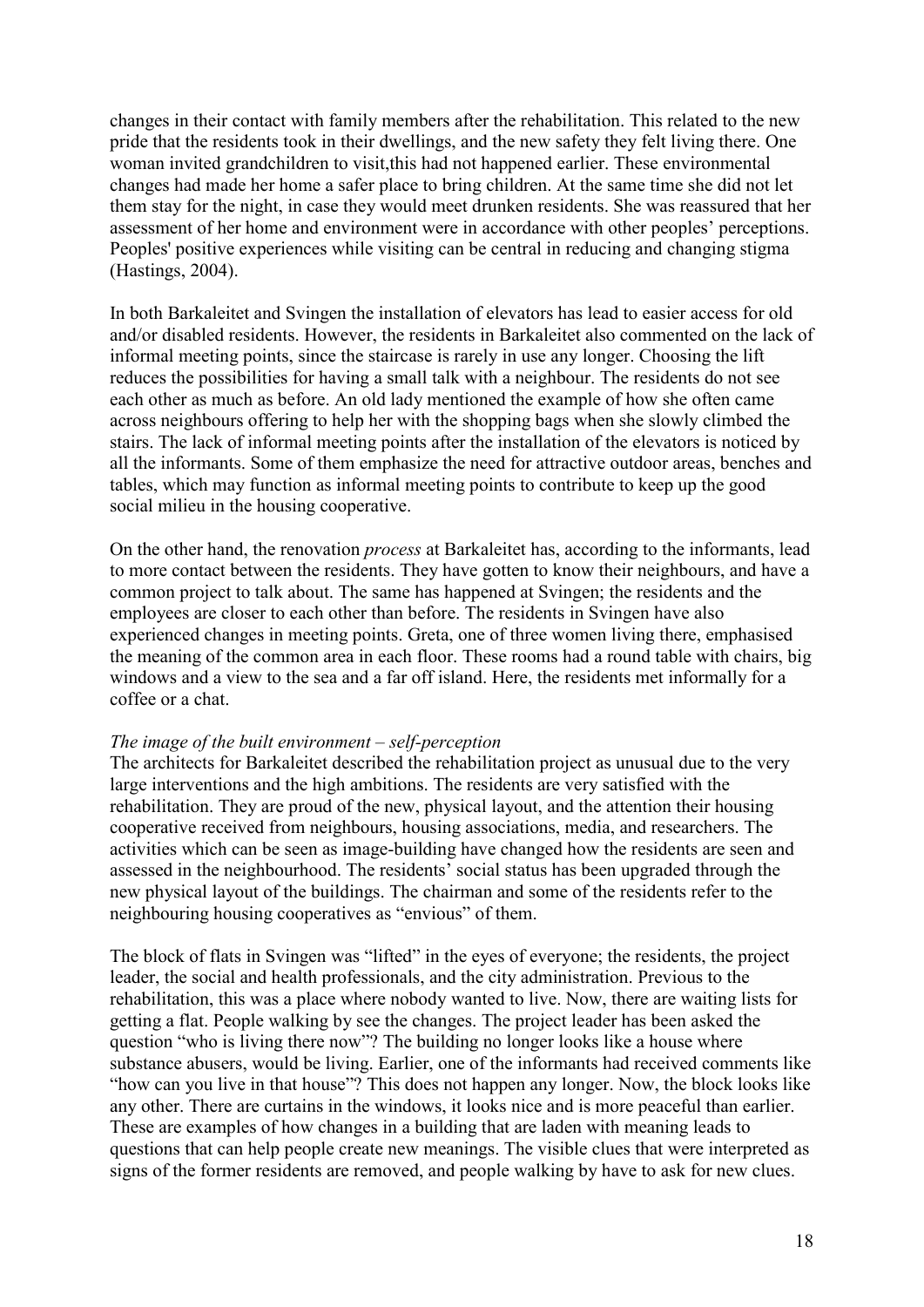The mental schemas (Robinson, 2006) people used earlier, are not useful any longer. A new question is if this experience also will lead to new interpretations of the people living in Svingen, or if people walking by learn something about themselves and who *they* are? What would the new mental schemas look like? A building's stigma may stay through generations (Hastings & Dean, 2003). However, what happened in Svingen illustrates how several factors contributed to shape a new image of the building and the people living there. It is difficult to improve neighbourhood reputation (Permentier, van Ham & Bolt, 2008), but the reputation of Svingen has changed. To continue these image changes, the maintenance of the buildings, and how the residents act in the neighbourhood will be important. The residents would need support from the service providers in continuing this empowering process.

# *Conclusions*

### *Main conclusions*

The article has presented the rehabilitation processes of two blocks of flats in Norway. The residents expressed satisfaction with the results and with the new meanings associated with the blocks. While, the projects and the resident groups are very different, the results show that the most significant aspects of resident participation are trust and communication, and not necessarily resident involvement in every single decision. The case studies exemplified how trust between residents and the person in charge influences the rehabilitation process. Trust can be seen as one of the most important bridging resources in resident participation (Leung 2005). The most significant factors seem to be the leader's ability to listen to the residents, to know them, to provide a good flow of information, and to care about the residents' worries. The leaders in the case studies for this article managed to take the residents' perspective and they responded to it in a way that made the residents trust them. In Svingen, resident participation was declared a part of the political aims of the rehabilitation project, while the process of resident participation at Barkaleitet can be seen as a result of the leader's personal engagement. Looking at Arnsteins' (1969) ladder with eight steps, the way the residents were involved in the rehabilitation process must be placed at the lower level. The steps called informing, consultation and placation can be used to name the way resident involvement was accomplished. This means that minor steps according to Arnstein's ladder also can be of great importance, as long as communication is built on trust and a will to respond to questions and messages from the residents.

The architectural changes at Svingen lead to the residents taking better care of the housing environment, and changed the social interaction and reputation of the building. It resulted in more frequent contact between residents and visiting families. This may be rooted both in pride of the improved surroundings, and safety due to locked doors, upgraded exteriors, and the changed image of the place.

Further, the results show that architectural changes have a meaning that affects the residents' life. In both case studies, the residents reported that the upgrading had lead to a higher status and more confidence. However, the contrasting before and after is naturally greatest in the case of social housing for substance abusers. Even the employees expressed a sense of increased status when working with the residents in the upgraded blocks of flats. The residents of Svingen emphasized that it is a better place to live, and that their quality of life had improved. The residents acted and presented themselves in new ways. They expressed a pride in the place they were living, they welcomed service providers, they were engaged in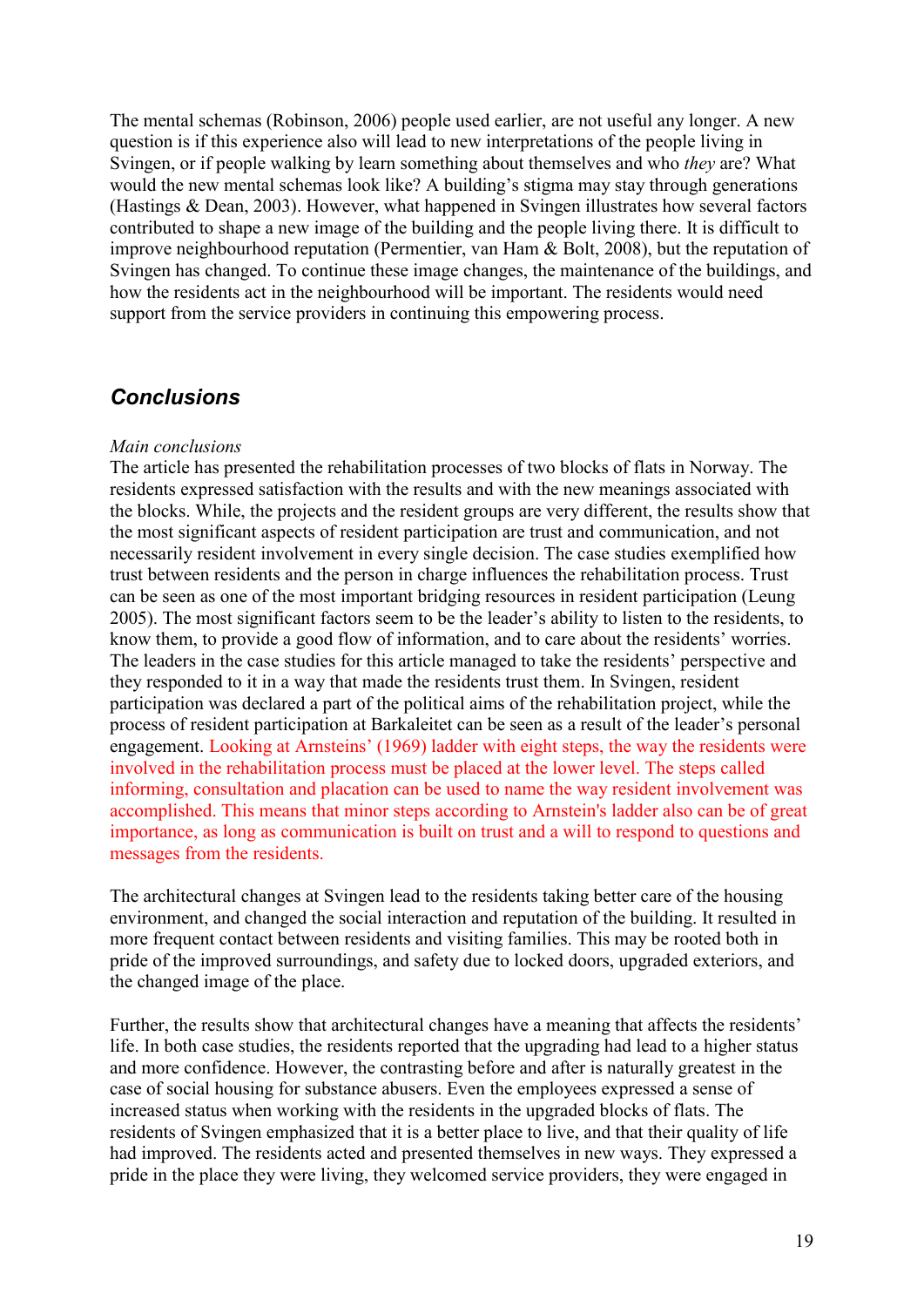how the block of flats appeared, they felt more secure, and some said they had reduced their drinking. In both cases, maintenance, safety improvements, accessibility improvement, and the way the process have been carried through, have removed dissatsifiers (Mosel & Jansen, 2010). On the other hand, enhancing the architectural quality has enlarged the satisfiers in a crucial way.

The resident participation process in Svingen can be seen as an empowering process for the residents living there (Somerville 1998). They have had the opportunity to, and were encouraged to make their own decisions which influenced their flat and/or their surroundings. Maybe for the first time in their life they were given a voice and were encouraged to use it. The changing buildings provided new opportunities to take control of their environment. The experience of control may have had an influence on how they in a new way demonstrate a positive attitude to home services. The empowerment of the residents was not just a result of the participation process, but also a result of the new status that the rehabilitated environment gave them. The block of flats signalizes normality, which was an image change, and could be a positive start in the process of inclusion.

### *Further research*

The case studies were small, and in total based on ca. 16 interviews. More data is needed to draw general conclusions. However, the case studies give inspiring examples on the meaning of resident participation in the rehabilitation process, and the significance of architectural changes in the residents' self-perception and life situation. Analytic generalisation relies on the comparison of differences and similarities between relevant case studies. Case study methodology says something about what "may be" (Kvale, 1996), and depends on verification through explicit arguments. Previous research does also, as shown, strengthen the findings in this study. The context; culture, society, and organizational aspects, are especially important when comparing different research studies within this area.

Further research is required to understand these matters better. Both building projects described in this article had leaders who were exceptionally dedicated. This position is demanding, and one cannot expect all project leaders to have such tenacity. However, the main objectives should be the same; housing quality, the same united focus, and the same resident satisfaction as described here. To identify criteria for how to manage good rehabilitation processes with less dedicated project leaders would be useful. Further research could develop guidelines for project accomplishment, and methods of mapping users needs, something that was done very informally in both of the described case studies.

Svingen is still a block of flats for individuals that have problems finding a residence in ordinary blocks. One of the residents tried to buy a new apartment some years ago, but he was denied the flat due to his former address. Would this be the case if any of the other residents wanted to move to a place where the neighbourhood was not primarily made up of substance abusers? Will the changes in how the block appears affect peoples' willingness to accept and include these people? Another important question is whether the physical changes actually lead to behavioural changes in the substance abusers. Further research will require longitudinal, interdisciplinary studies.

# *Acknowledgement*

The authors would like to thank two anonymous referees for valuable comments.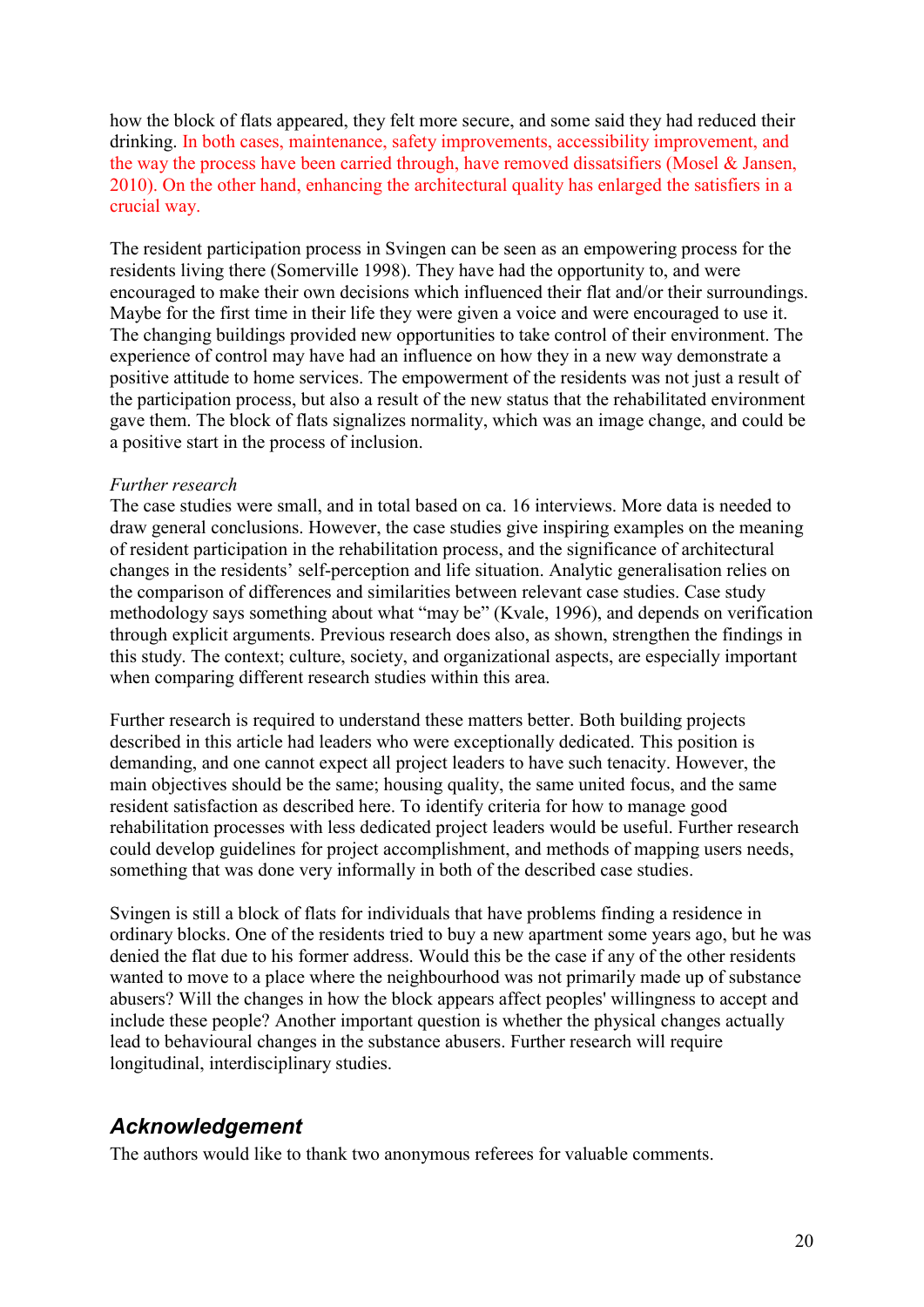# *References*

- Arnstein, S. (2011). "A Ladder of Citizen Participation". Journal of the American Institute of Planners (1969). In LeGates, R.T. & Stout, F., *The City Reader,* Fifth edition. New York: Routledge.
- Benum, B., Gustavsen, K., Larsen, B. T., Mathisen, H. M. & Rokne, A. (2007). *Å bygge en arbeidsplass. Håndbok for HMS og deltakelse i byggesaker.* Oslo: Gyldendal.
- Clapham, D. (2005). *The meaning of housing, a pathways approach.* Bristol: The Policy Press.
- Cold, B., Kolstad, A. & Larssæter, S. (1998). Aesthetics, well-being and health abstracts on theoretical and empirical research within environmental aesthetics. Oslo: Norsk Form.
- Denscombe, M. (2003). *The good research guide for small-scale social research projects* (2<sup>nd</sup> edition). Philadelphia: Open University Press.
- Dyb, E., Solheim, L. J. & Ytrehus, S. (2004). *Sosialt perspektiv på bolig* (A social perspective on housing). Oslo: Abstrakt forlag.
- Flyvbjerg, B. (2004). Five misunderstandings about case-study research, in C. Seal, G. Gobo, J. F. Gubrium & D. Silverman (Eds.), *Qualitative research practice* (pp. 420-434). London: Sage Publications.
- Gifford, R. (2002). *Environmental psychology: principles and practice* (3<sup>rd</sup> ed.). Canada: Optimal books.
- Gram-Hanssen, K. & Beck-Danielsen, C. (2004). House, home and identity from a consumption perspective. *Housing, Theory and Society, 21,* 17-26.
- Grønmo, S. (2004). *Samfunnsvitenskaplige metoder* (methods for social science). Bergen: Fagbokforlaget.
- Gullestad, M. (2002). *Kitchen-table society*. (First ed. 1984). Oslo: Universitetsforlaget.
- Hansen, I. L. (2006). *"The pathway to a permanent home" The Norwegian strategy to combat and prevent homelessness.* Oslo: Fafo.
- Hastings, A. & Dean, J. (2003). Challenging image: tackling stigma through estate regeneration. *Policy & Politics.* 31 (2). 171-184.
- Hastings, A. (2009). Neighbourhood Environmental Services and Neighbourhood 'Effects' : Exploring the Role of Urban Services in Intensifying Neighbourhood Problems. *Housing Studies,* 24 (4), 503-524.
- Hauge, Å.L & Støa, E. (2009). "Here you get a little extra push": The meaning of architectural quality in housing for the formerly homeless – a case study of Veiskillet in Trondheim, Norway. *Nordisk Arkitekturforskning,* 1, 18-31.
- Imrie, R. & Hall, P. (2001). *Inclusive Design. Designing and Developing Accessible Environments.* London: Spoon Press.
- Johnston, R. (1995) The determinants of service quality: satisfiers and dissatisfiers, *International Journal of Service Industry Management,* 6 (5), 53 – 71.
- Kvale, S. (1996). *Interviews, an introduction to qualitative research interviewing.*  London: Sage Publications.
- Kristiansund kommune (2005). Boligsosialt program for Kristiansund kommune med handlingsplan for perioden 2006-2009 (The plans of social housing 2006-2009 for Kristiansund municipality). Plangruppen, oktober 2005.
- Lee, T. (2003). Schema theory and the role of socio-spatial schemata. In M. Bonnes, T. Lee & M. Bonaiuto (Eds.), *Psychological theories for environmental issues* (pp. 27- 61). England: Ashgate Publishing Limited.

Leung, C.C. (2005). *Resident Participation: A Community-Building Strategy in Low-Income Neighborhoods.* Harvard University: Harvard Joint Center for Housing Studies.

Lindstrom, B. (1997). A sense of place: Housing selection on Chicago's north shore.